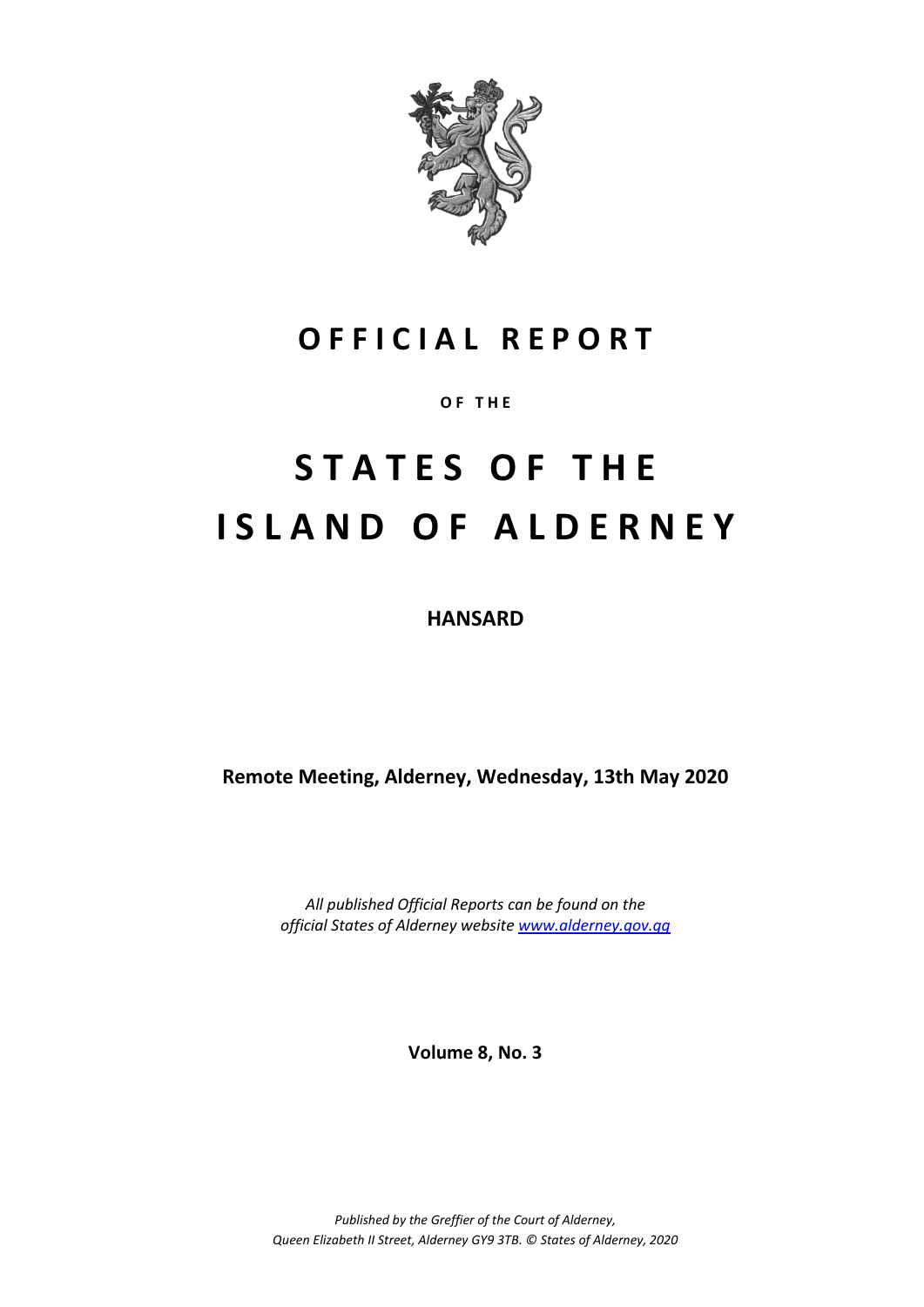#### **Present:**

#### **Mr William Tate, President**

#### **Members**

Mr Louis Jean Mr Steve Roberts Mr Graham McKinley Mr James Dent Mr Alexander Snowdon Mr Mike Dean Mr Kevin Gentle Ms Annie Burgess Mr Christian Harris Mr David Earl

#### **The Greffier of the Court**

Mr Jonathan Anderson

# **Business transacted**

| I. The Emergency Powers (Coronavirus) (General Provision) (Bailiwick of Guernsey) |
|-----------------------------------------------------------------------------------|
| II. Emergency Powers (Coronavirus) (General Provision) (Bailiwick of Guernsey)    |
|                                                                                   |
| IV. Questions and Reports - Seven questions for verbal reply and one Report  13   |
|                                                                                   |
|                                                                                   |
|                                                                                   |
|                                                                                   |
|                                                                                   |
|                                                                                   |
|                                                                                   |
| Alderney Representatives - summary of interactions with Guernsey 22               |
|                                                                                   |
|                                                                                   |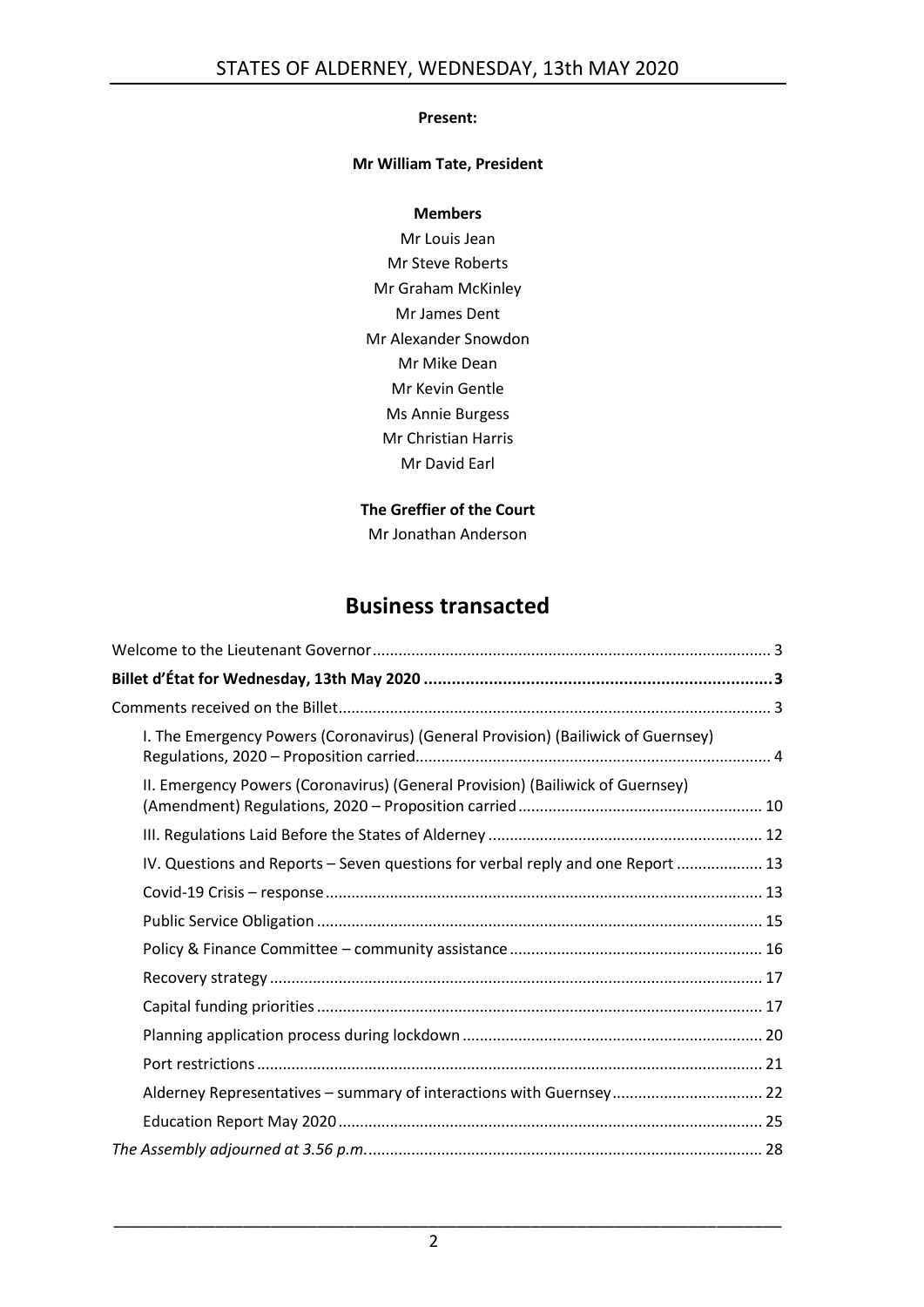# States of Alderney

*The States met virtually at 2.30 p.m.*

[THE PRESIDENT *in the Chair*]

### **PRAYERS**

*The Greffier*

#### **ROLL CALL**

*The Greffier*

**The Greffier:** Mr President, that is nine Members present. Hopefully, Mr Jean will be joining us presently. That confirms the Meeting is quorate and at present, sir, we have no Members registered to log a proxy vote.

5

**The President:** Thank you very much indeed, Mr Greffier.

#### **Welcome to the Lieutenant Governor**

<span id="page-2-1"></span><span id="page-2-0"></span>**The President:** Before we move into the substance of the Meeting, might I take this opportunity to welcome His Excellency the Lieutenant Governor, Sir Ian Corder, who joins us from Government House in Guernsey this afternoon.

# Billet d'État for Wednesday, 13th May 2020

#### **Comments received on the Billet**

<span id="page-2-2"></span>10 **The President:** If we can now move onto Item I please, Mr Greffier, of the Billet.

**The Greffier:** Thank you sir, just to confirm Mr Jean has subsequently joined the Meeting and hopefully he can hear us. You may also wish to just to confirm in line with the regulations if any comments were raised on the Billet.

15

**The President:** I think I am going to ask Mr Dent if he would summarise the comments that we received.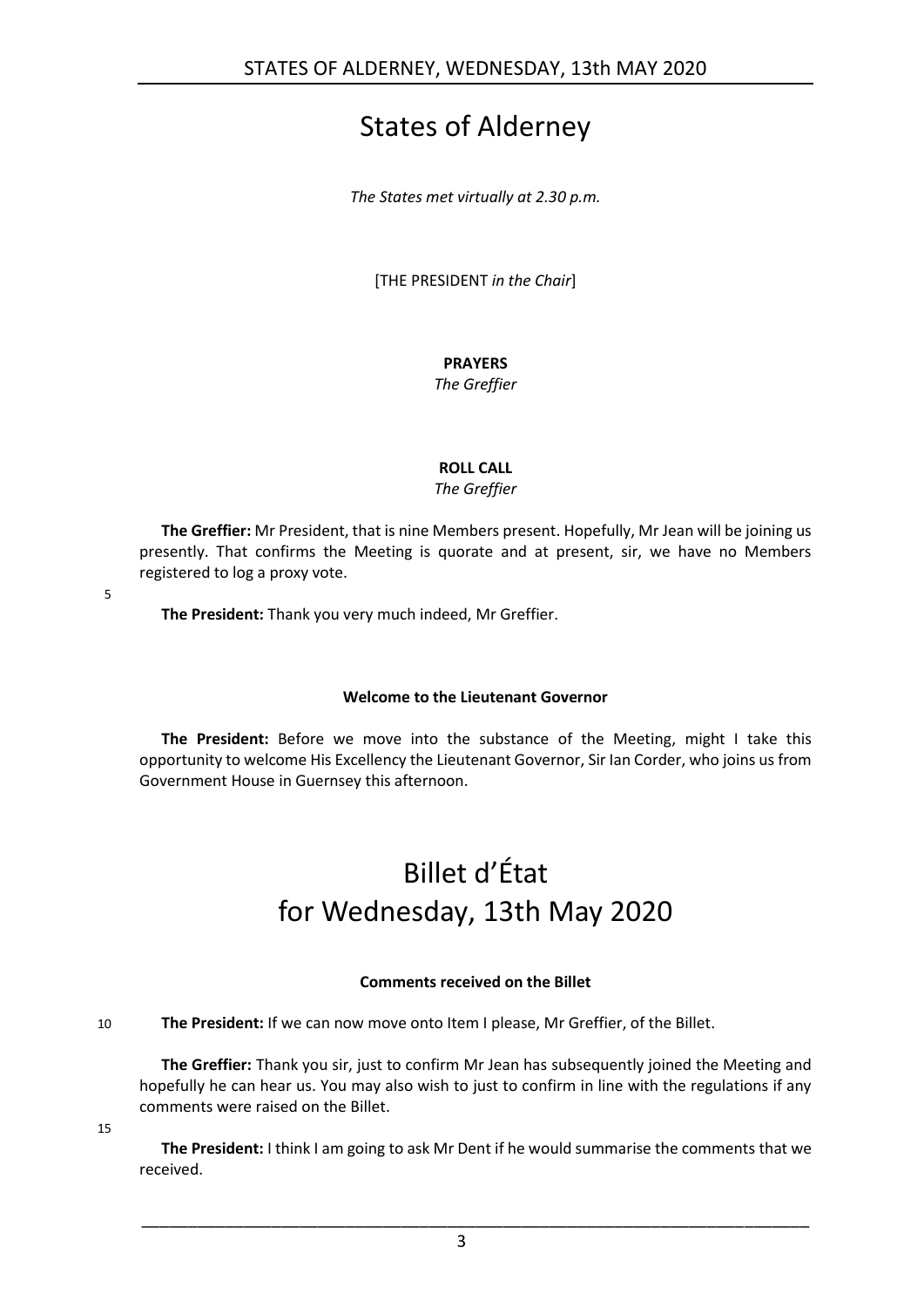**Mr Dent:** Thank you, Mr President.

We received four comments, I think, from one person. A member of the public commented 20 that these are Draconian laws, which place our constitution into abeyance, excluding the electorate from the process of drafting them. The following specific questions were raised:

One, why was the Swedish model not considered to introduce control measures by consent? Two, the Emergency Powers are produced by the Civil Contingencies Authority and where the regulations were laid to the Meetings of the States of Alderney by the President, why is there no 25 provision for a petition or electors or for the States to revoke the powers?

Three, why have the Regulations which only relate to Guernsey not been removed before placing them before the States of Alderney; and, four, do the Regulations expire automatically and, if so, when.

Mr President, if it is okay with you, I will read a response, as well?

30

**The President:** Yes, I think that is appropriate in the circumstances.

**Mr Dent:** Okay, I can reply in the following manner. Firstly the emergency is being handled under the Emergency Powers set out in the Civil Contingencies (Bailiwick of Guernsey) Law, 2012,

- 35 which is a Law that was approved by the States of Alderney. Secondly, the CCA is an emergency law-making body and its regulations then permit the Committee *for* Health & Social Care to make directions. The Committee follows the advice of medical experts and the approach taken in the Bailiwick differs from that taken in other countries such as Sweden and the UK. It has proved to be successful so far.
- 40 Of course, there is a difficult balance to be struck between dealing with the public health threat and the economic impact. There is however limited scope for taking a different approach in Alderney from that in Guernsey, as our health services are provided through the transferred services arrangement.

I represent the States of Alderney on the Civil Contingencies Authority and whilst discussions 45 that take place in the CCA meetings are confidential, changes in regulations are published and the Chairman of CCA, Deputy Gavin St Pier, makes regular public statements on the work.

Thirdly, measures that have been taken so far have a wide-ranging impact on us all. They might be described as Draconian but they have been introduced in extraordinary circumstances to protect us. Fourthly, there is provision to revoke the powers and consideration and this is exactly

50 what we are doing here this afternoon. The Regulations do expire automatically after 30 days; but they can be renewed if necessary. Lastly, the Law Officers' advise on the packaging and they no doubt found it easier to put the Regulations into a single package. Thank you very much.

55 **The President:** Thank you, Mr Dent.

#### **I. The Emergency Powers (Coronavirus) (General Provision) (Bailiwick of Guernsey) Regulations, 2020 – Proposition carried**

<span id="page-3-0"></span>*Item I.*

*The States of Alderney are asked: Not to annul the Emergency Powers (Coronavirus) (General Provision) (Bailiwick of Guernsey) Regulations, 2020.*

**The President:** Now Mr Greffier, can we now turn to Item I, please.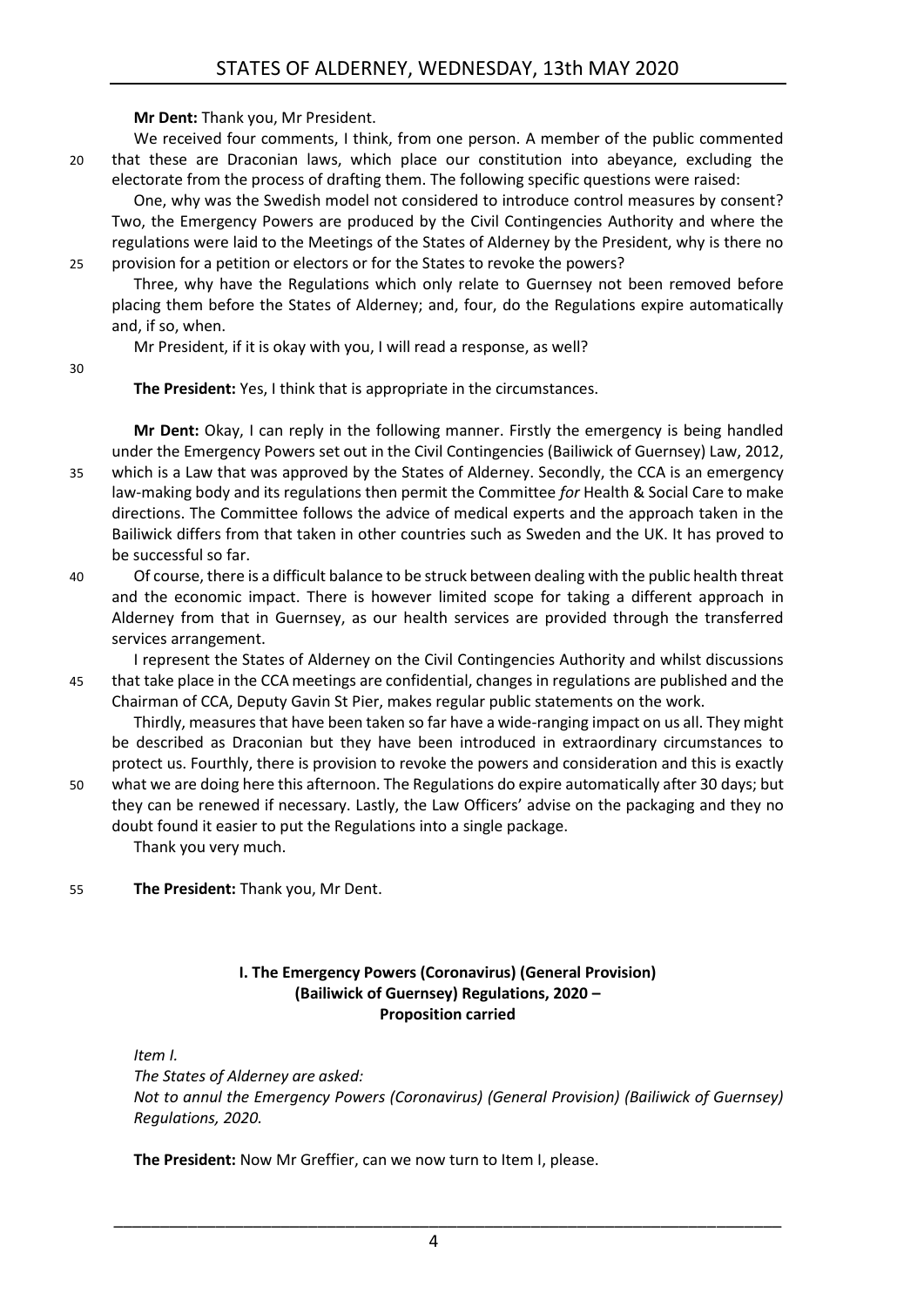#### **The Greffier:** Thank you, sir.

60 Item I this evening is the Emergency Powers (Coronavirus) (General Provision) (Bailiwick of Guernsey) Regulations, 2020. A letter has been received from Mr Dent, as Chairman of the Policy & Finance Committee and the States of Alderney are asked not to annul the Emergency Powers (Coronavirus) (General Provision) (Bailiwick of Guernsey) Regulations, 2020.

65 **The President:** Thank you, Mr Greffier. Mr Dent, I believe you are going to propose this Item?

**Mr Dent:** Mr President, yes, I will. I wondered if you wished me to just explain the term 'not to annul'.

70 **The President:** You have remotely read my mind, so if you would do that, I think that would be very helpful to everybody that is listening.

**Mr Dent:** The term 'not to annul' is a little bit difficult, it was certainly difficult to me when I first came across it, and it is possibly particularly difficult for much of the public. It is a double 75 negative and I think something my English teacher would have asked me to avoid using. It is nonetheless lawyer speak and what we are being asked to do this afternoon, if we choose this afternoon not to annul, we will be saying that we are agreeing to the Regulations imposed by the CCA.

If you are content, Mr President, I will now go onto propose Item I.

80

#### **The President:** Yes please.

**Mr Dent:** Mr President, colleagues, this is really a piece of housekeeping. These are all Regulations made by the Civil Contingencies Authority, all have subsequently been approved by 85 the States of Deliberation in Guernsey and they are required to be placed before the States of Alderney in order that they be not annulled. All Regulations made in this manner must in fact be placed before our States.

If you remember, this is an important safeguard, which we in fact reinforced two years ago. We did this by revising our own requirements. Regulations made in Guernsey must be brought 90 before our States within specified periods. Having said this, in these cases the Regulations themselves require this process.

You will note the extensive list of headings and the subject matters covered, not something I intend to go into today. I would just like everyone to note the speed at which the Civil Contingencies Authority was required to work and indeed able to produce these Regulations, 95 which came into force in a timely manner.

These Regulations were consolidated by the CCA on 16th April and, in their consolidated format, laid before the States of Guernsey shortly thereafter. I believe there are some 150 pages and, for those minded to do it, they are on the States of Guernsey's Law Office's website. Thank you very much.

100

**The President:** Thank you, Mr Dent. Now, Mr Snowdon, I understand that you are going to second this Proposition?

**Mr Snowdon:** I would do sir. Could I reserve my right to speak if that is alright, sir?

105

**The President:** Yes you may. Mr Greffier, have you received any indications that any other Members wish to speak on this topic?

**The Greffier:** Yes sir, Mr Gentle.

110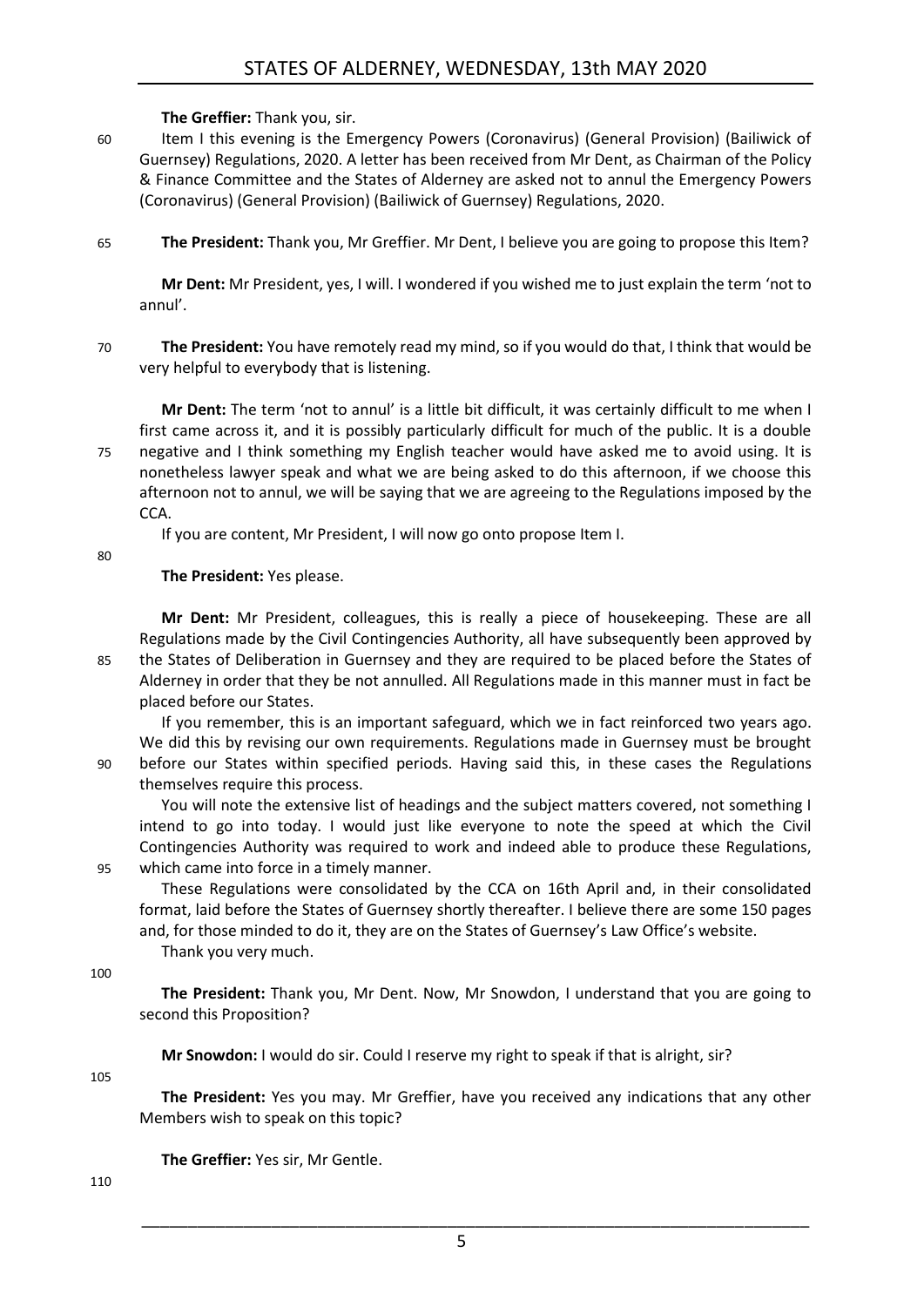**The President:** Mr Gentle then, please.

**Mr Gentle:** Thank you, sir. Your Excellency, Mr President, colleagues, I have looked long and hard at this, trying to find where I can actually get this speech in and this is tenuously linked to 115 part two of the Billet Item. We have come a long way on public good will and an indomitable community spirit.

The people of this Island are experiencing economic hardship and are under great stress but, by being in step with Guernsey, and following the scientific lead of the experts, we still have no cases of coronavirus in Alderney. Judging from some of the emails I have seen, it almost seems 120 like a slap in the face to some to accept and re-enact these emergency laws in front of us today.

The people of this Island we are proud to call home have shown themselves to be nothing but trustworthy. We have asked them, and they have consented, to co-operate. We have the situation where we need to be looking at opening certain businesses that can provide a counter service and also policing the number of people allowed in to still maintain social distancing and I believe this 125 is a question that we should be asking the scientists and demanding an answer to, because people

are going bust and they want to know why. The lockdown-exit framework paper –

**The President:** Mr Gentle, please, you have talked about a tenuous link, it is becoming too 130 tenuous, I am afraid. Could you please keep your remarks to the matters which are set out in Item 1 of the Billet?

**Mr Gentle:** Well, Item I of the Billet, part two, control of premises, gatherings and movement of persons, I am getting there. If you feel I am straying off the point, please stop me again.

135

#### **The President:** Very well, carry on.

**Mr Gentle:** The question was asked about the Swedish model. I believe Mr Dent has tried to answer it. Sweden asked its citizens to practice social distancing on a mostly voluntary basis and, 140 despite not officially declaring the goal of reaching of herd immunity, but augmenting immunity is part of their broader strategy, or at least a likely consequence of keeping their schools, restaurants and most businesses open.

Now Sweden have won praise in some quarters but has also managed to exceed the *per capita*  death rates of other Nordic countries and has drawn criticism, in particular, for failing to protect 145 its elderly population. Sweden's response has not been perfect, but it has succeeded in bolstering immunity among the young and healthy.

**The President:** Mr Gentle, I apologise, but I am going to have to stop you because the Proposition is you are being asked whether or not to annul the Emergency Powers Regulations, so 150 that is a simple either yes or no. Frankly, the approaches taken by other jurisdictions do not fall within that. So if you were trying to find a way in which to make this speech, then I commend you for that but I think, as far as this Item is concerned, I really think now that you have said enough.

So, unless you have anything else to say about whether or not you think the States should annul these, then I would ask you to respect that.

155

**Mr Gentle:** I will sit down, sir, sorry. Thank you.

**The President:** Mr Greffier, does any other Member wish to speak?

160 **The Greffier:** Yes, I have just heard Mr Roberts.

**The President:** Mr Roberts, please.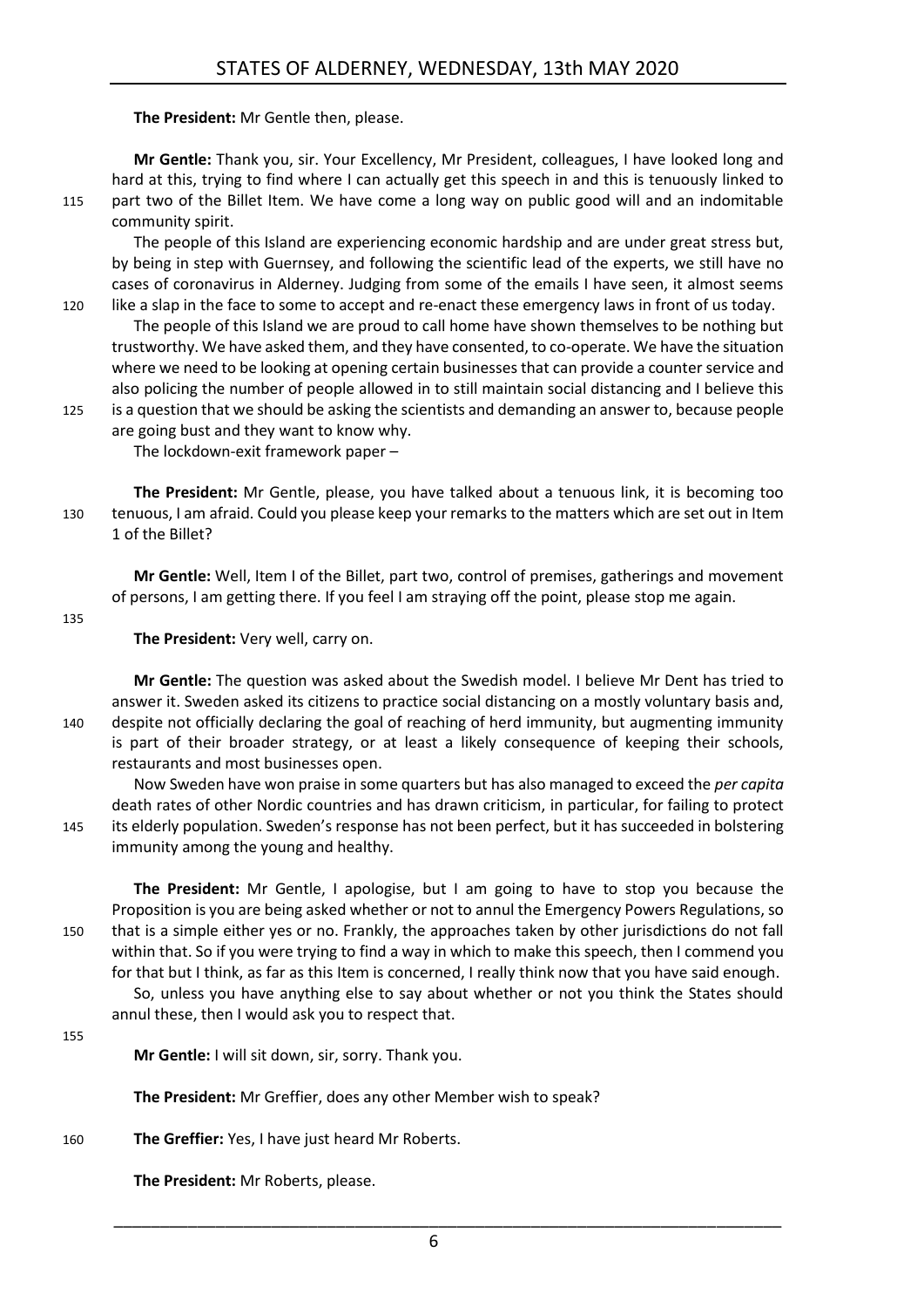**Mr Roberts:** Sorry I am late, I am just linking with my mic. You will probably stop me as well, 165 Mr President. I do not know, really, what Mr Gentle did wrong there. This legislation we debate today encompasses three Islands, including Sark. This emergency guidance is a code for our survival and for the wellbeing of all Islands in every respect.

It is for the very protection of all in these unprecedented times that we see these guidelines laid out in Law before us, however we may feel about them. But these Islands are different and 170 they should be treated differently in our respective positions and we need to reapply to tailor all that we need.

By a combination of some due diligence and great fortune, Alderney remains to be Covid-19 free, and with Guernsey doing so well now, there is no rationale not to consider relaxing some areas internally –

175

**The President:** I am sorry, Mr Roberts, you are doing the same thing. You are making a speech about the circumstances, not a speech about whether or not we are going to annul these Regulations.

- 180 **Mr Roberts:** Mr President, I will come away from that because you are the President, but I want to register a protest at the way you are stopping people talking. If this had happened in Guernsey, I would have been allowed to voice this sort of thing, because it is all in relation to this matter. Everything.
- 185 **The President:** Well that may well be the approach taken in Guernsey, but you have read what the Proposition is, you are being asked to consider whether or not you are going to annul these Regulations.

**Mr Roberts:** I may or may not. But I need to make a comment on these various rules and 190 Regulations and that is all I am doing, I am talking about these rules and Regulations, because I think that Alderney is a special case.

**The President:** In which event, limit your remarks to Alderney and not to other parts of the Bailiwick.

195

**Mr Roberts:** Right, I will not mention any other parts of the Bailiwick, sir.

**The President:** Carry on.

- 200 **Mr Roberts:** Alderney's strong virus-free environment needs to be maintained. A strong access control policy will be required to do that. It cannot control measures that are reliant on individuals taking their own responsibility to self-isolate for the Island's wellbeing. I think that is a good idea – my head is just not only made for wearing a hat!
- Add to this stricter measure perhaps some testing would give some more insurance to relaxing 205 the rules here, us bringing in Alderney's rules here, us bringing the economy back to somewhere near the surface internally and restoring livelihood. I will not mention Sark, so I will leave that out. A hypothetical question, if Guernsey had no cases and a clean Island and then Alderney had an outbreak, do you think they would allow day trippers to go to that Island without self-isolation, returning on the same day?

210

**The President:** I am sorry Mr Roberts, I have given you some latitude but I think now you are straying well away from the Proposition. Please speak to the Proposition, should you annul these Regulations or not?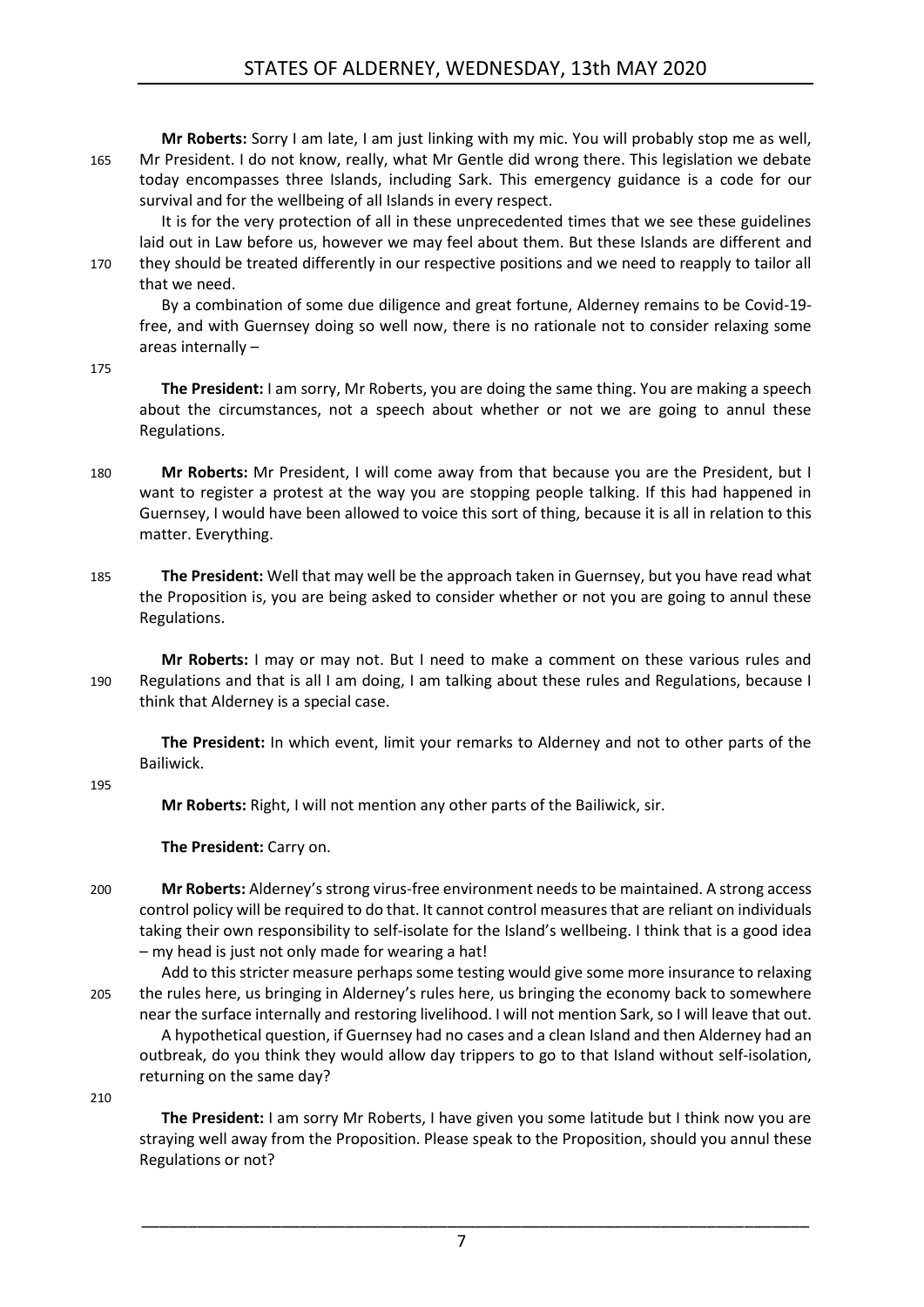# STATES OF ALDERNEY, WEDNESDAY, 13th MAY 2020

- 215 **Mr Roberts:** Okay. We have formed a pandemic group, comprised of five members to advise Alderney Policy & Finance on local needs and ways forward. This was opposed. I am glad to say it is a great step forward, laced with common sense and a touch of democracy. I cannot give my thanks to Guernsey, because I am not allowed to, on all their good work, because I have got that written out.
- 220 I can give our thanks to all our care workers. Every Island is different. Alderney is different, let us get it recognised across the water and tailor Alderney's needs for what we differ. Thank you sir, I am finished.

**The President:** Mr Greffier, does anybody else wish to speak?

225

**The Greffier:** I believe Mr Snowdon may do. I understand he reserved his right to speak.

**The President:** Any other Member?

230 **The Greffier:** Not at present, sir, no.

**The President:** Then Mr Snowdon please.

**Mr Snowdon:** Thank you, sir. Mr Roberts, you have got your microphone on. There is a bit of 235 echo coming back.

**Mr Roberts:** I am sorry.

**Mr Snowdon:** Thanks, Mr Roberts. Just touching on what we are presented with today, I very 240 much support what we have brought to the States today. The work of the CCA has been utterly important to keeping the Bailiwick and Alderney safe as we went through these different phases and probably will be as we go forward as well.

I would just like to say that we also do have the representative, and Mr Dent has highlighted, on the CCA and there is a representative from Sark, as well as the Committees in Guernsey. So our 245 voice is heard on the CCA. But I think, going forward, if the CCA changes, there may be other

- Committees that may be formulated and it is important that our voice is heard in the Bailiwick. Other Members have already touched upon items for Alderney may need to be bespoke, so I am sure Mr Dent is working very hard on our behalf and I know we can consult with Mr Dent; he does update us quite often on the CCA meetings, as much as he can on those items.
- 250 I would also like to thank, particularly, Deputies Heidi Soulsby and Gavin St Pier for all the fantastic work on the CCA –

**The President:** Again, Mr Snowdon please. Perhaps you could address those issues when you are later asked a question by Mr Dent? Would that be more helpful? I think it would be more 255 relevant than thanks at this stage.

#### **Mr Snowdon:** Thank you, Mr President.

I think I would just like to show the CCA, I think we have got to have every faith in the CCA. I know there might be some, not faith, but concerns that Alderney's voice is lost and I am trying to 260 emphasise to the Members, because this is an item for debate and maybe I have not heard all Members speak yet and I do not know if any more Members will speak, but I think it is very important that during the debate on this Item, that personally I explain that I do have confidence in the CCA, so that was why I was outlining the process and the membership of the CCA. I would also like to go on quite strongly on record to thank Dr Brink and her wonderful team who are part 265 of inputting, I believe, onto the CCA.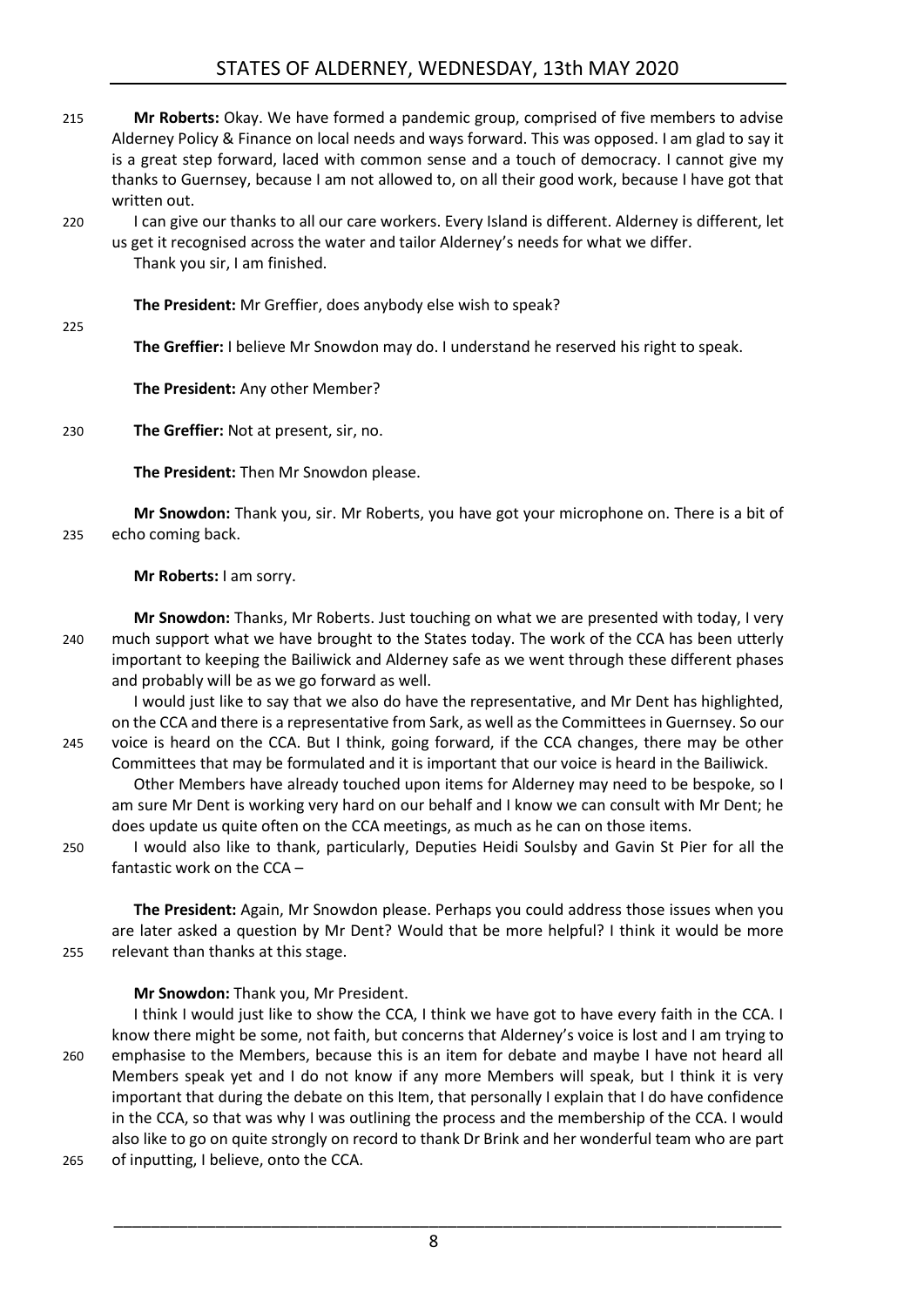## STATES OF ALDERNEY, WEDNESDAY, 13th MAY 2020

I think it is really important that we recognise the situation that we have got to now, which is absolutely wonderful, and our voice is heard. But what I wanted to try and give Members some reassurance about, I know it has been discussed at Policy & Resources, that we do have the subcommittee set up and hopefully bespoke options may be looked at by those Members on the 270 States of Alderney.

So there is a process in place and that is what I was trying to emphasise to the Members. Maybe some Members might not support this Item today so I thought it was important, during the debate, that we highlight that.

I could go on, but I think I have probably covered all the points. Thank you sir.

275

**The President:** Thank you, Mr Snowdon. Any other Member wishes to speak, Mr Greffier?

**The Greffier:** I have received no further notifications, sir.

#### 280 **The President:** Mr Dent, do you wish to exercise your right to sum up?

**Mr Dent:** I would just like to say very briefly that there are ways and means for bespoke solutions for Alderney, within the current Regulations. The current Regulations do not preclude them, but these would have to be reflected in directives that came from the Committee *for* Health 285 & Social Care, which is the sort of second stage in the process. Please Members, do understand

that these arrangements for bespoke things are there. Thank you.

**The President:** Thank you, Mr Dent.

290 So could we now move, Mr Greffier, to take the vote, please?

**The Greffier:** Thank you, sir. Members are reminded if they could vote using the chat function, either indicating for, against or abstain, and for clarification, the States of Alderney are asked not to annul the Emergency Powers (Coronavirus) (General Provisions) (Bailiwick of Guernsey) 295 Regulations, 2020.

As it stands, sir, I cannot see we have had a vote yet from Mr McKinley, Mr Jean or Mr Harris.

**Mr McKinley:** I am not quite sure how to do this, I am afraid, Mr Greffier.

300 **The Greffier:** Your vote in that case, Mr McKinley. (**Mr McKinley:** For.) Mr Jean, are you in position to vote at all? (**Mr Jean:** For.)

*The results of the vote were as follows:*

| <b>FOR</b>  | <b>AGAINST</b> | <b>ABSTAINED</b> |
|-------------|----------------|------------------|
| Mr Jean     | None           | None             |
| Mr Roberts  |                |                  |
| Mr McKinley |                |                  |
| Mr Dent     |                |                  |
| Mr Snowdon  |                |                  |
| Mr Dean     |                |                  |
| Mr Gentle   |                |                  |
| Ms Burgess  |                |                  |
| Mr Harris   |                |                  |
| Mr Earl     |                |                  |

**The Greffier:** All 10 Members have voted in favour.

305 **The President:** Thank you very much indeed, Mr Greffier.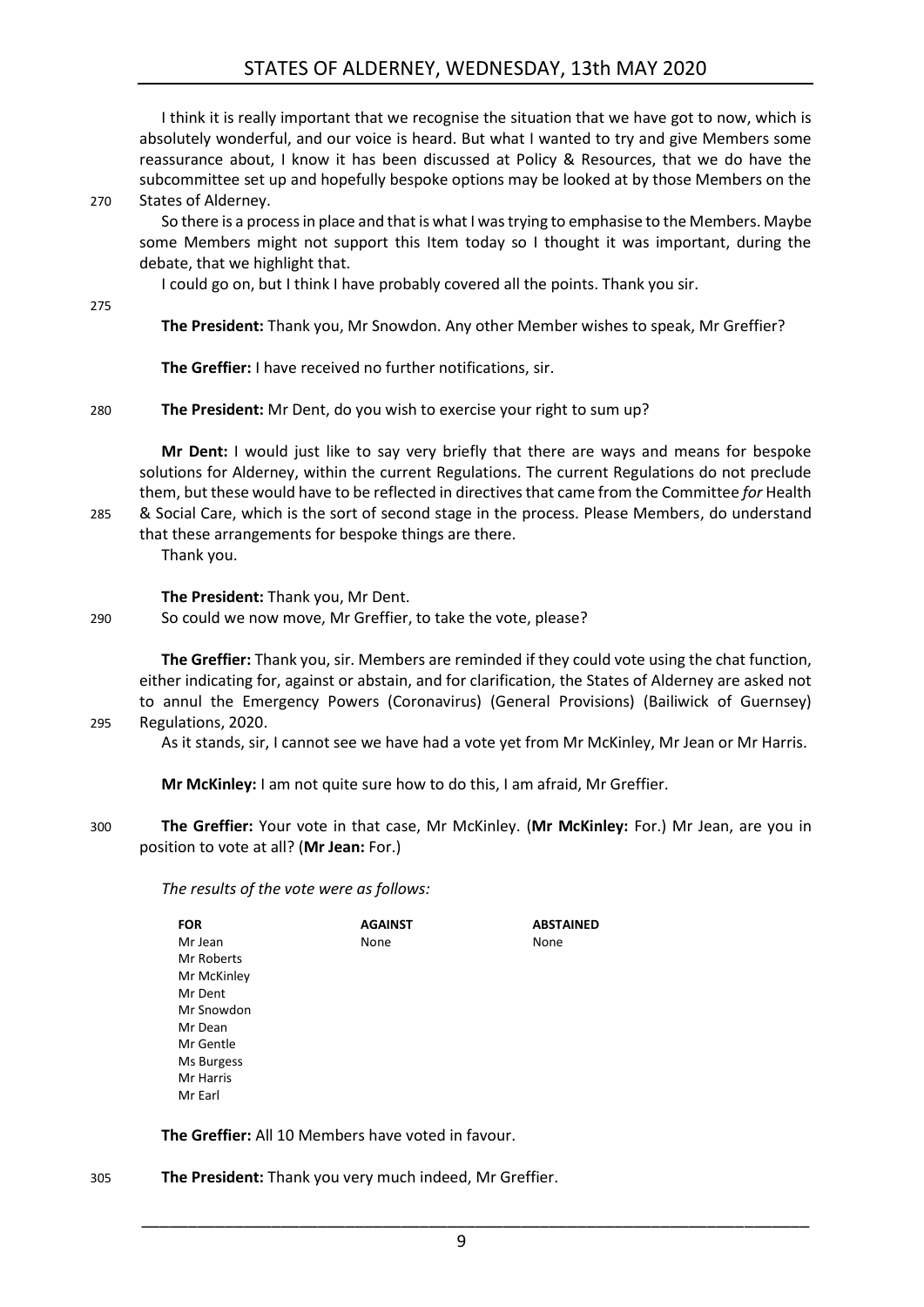#### **II. Emergency Powers (Coronavirus) (General Provision) (Bailiwick of Guernsey) (Amendment) Regulations, 2020 – Proposition carried**

<span id="page-9-0"></span>*Item II.*

*The States of Alderney is asked:*

*Not to annul "The Emergency Powers (Coronavirus) (General Provision) (Bailiwick of Guernsey) (Amendment) Regulations, 2020".* 

**The President:** Now we can move onto Item II and I do not think there were any specific comments, Mr Dent, on this particular Item? I think you dealt with them all in relation to Item I.

**Mr Dent:** I would agree with you, sir.

310

**The President:** Thank you. So could we deal with Item II please, Mr Greffier?

**The Greffier:** Thank you, sir. Item II this evening is the Emergency Powers (Coronavirus) (General Provision) (Bailiwick of Guernsey) Amendment Regulations, 2020. A letter has been 315 received from Mr Dent, as Chairman of the Policy & Finance Committee and the States of Alderney are asked not to annul the Emergency Powers (Coronavirus) (General Provision) (Bailiwick of Guernsey) (Amendment) Regulations of 2020.

**The President:** Again, Mr Dent, you are to propose this Item, I understand?

320

**Mr Dent:** Indeed, thank you, sir.

Mr President, these other Regulations are important to Alderney because they are, in fact, the Regulations which, amongst other things, are allowing this Meeting to take place remotely. They were approved by the CCA on 23rd April and, I believe, approved by the States of Guernsey the 325 next day. So I would be grateful if you, my colleagues, did not annul them because, if you did, we would all now have to abandon this Meeting and go home – I presume we are all at home anyway – that is where we would have to turn the Meeting off.

Thank you.

330 **The President:** Thank you, Mr Dent. Again, Mr Snowdon, I understand you are going to second this Proposition?

**Mr Snowdon:** Yes please, sir. Could I reserve my right to speak, if that is okay, and the other Members can speak first? Thanks.

335

**The President:** Does any other Member, Mr Greffier, wish to speak on this Item?

**The Greffier:** Yes sir. Ms Burgess.

#### 340 **The President:** Ms Burgess, please.

**Ms Burgess:** Hello Your Excellency, Mr President and my fellow States' Members. Apologies, I am able to reply to this section as I was meant to reply to the first, it is just that I did not get the hang of my technology quickly enough, so apologies. As I say it is a continuation of what we are 345 looking at now and that is my support for and confidence in the CCA. I also would like to extend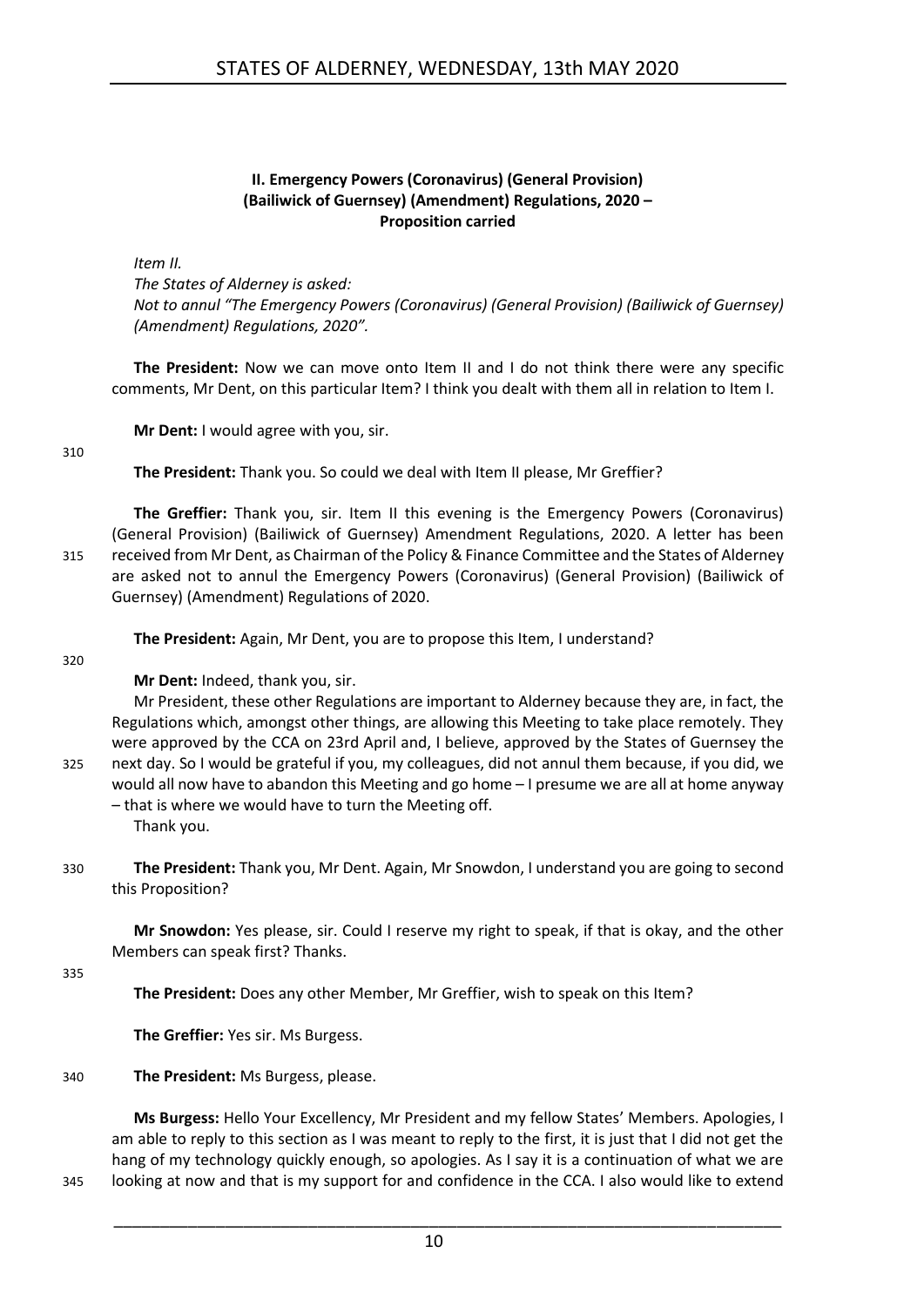thanks to the work that is being done there and to James Dent for his forwarding all the information back to the States' Members. Thank you.

**The President:** Thank you, Ms Burgess. Any other Member, Mr Greffier?

**The Greffier:** I am just waiting sir, and it appears not, no sir.

**The President:** So over to you, Mr Snowdon.

355 **Mr Snowdon:** Thank you, sir.

I just wanted to pick up on what Mr Dent said in his opening speech for this Item. The items have already been passed by the States of Guernsey and I think it is very important we show our support today.

Just one other thing I would like to highlight. There is now a restriction for the Director of 360 Health to have the power with difference between Bailiwick travel, inter-Island travel, so therefore our travel restrictions could be different if that was imposed, if she wished that to be the case. I just wanted to highlight that, sir.

Thank you.

365 **The President:** Thank you very much indeed. Mr Dent, do you wish to exercise your right to sum-up?

**Mr Dent:** I do not think there is anything to say, thank you, Mr President.

370 **The President:** Thank you. In that event, we will move to the vote please, Mr Greffier.

**The Greffier:** Thank you, sir. The States of Alderney are asked not to annul the Emergency Powers (Coronavirus) (General Provision) (Bailiwick of Guernsey) (Amendment) Regulations of 2020.

#### 375

350

*A vote was taken and the results were as follows:*

| <b>FOR</b>  | <b>AGAINST</b> | <b>ABSTAINED</b> |
|-------------|----------------|------------------|
| Mr Jean     | None           | None             |
| Mr Roberts  |                |                  |
| Mr McKinley |                |                  |
| Mr Dent     |                |                  |
| Mr Snowdon  |                |                  |
| Mr Dean     |                |                  |
| Mr Gentle   |                |                  |
| Ms Burgess  |                |                  |
| Mr Harris   |                |                  |
| Mr Earl     |                |                  |

**The Greffier:** We have eight of the votes in, just waiting for Mr Dent. (**Mr Dent:** I have voted.) That has just come through. And Mr Jean. (**Mr Jean:** For.) All 10 Members have again voted in favour.

380

**The President:** Thank you very much indeed.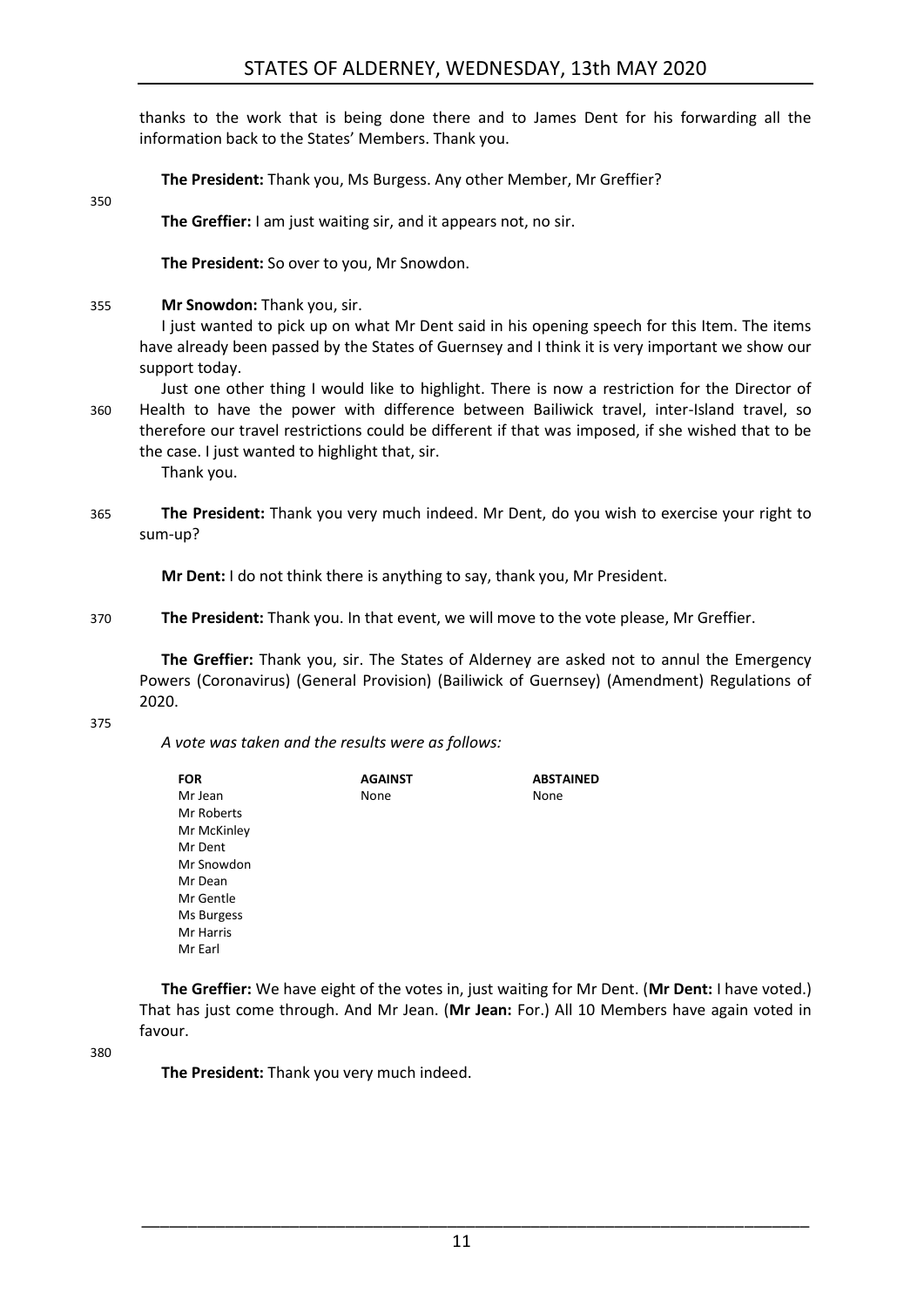#### **III. Regulations Laid Before the States of Alderney**

<span id="page-11-0"></span>*The President asks for the following legislation to be laid before the States of Alderney and for the States of Alderney to note the following emergency legislation enacted as a result of the Coronavirus Emergency and which has subsequently ceased to have effect or has been otherwise superseded by other legislation on this Billet d'Etat.* 

*The Emergency Powers (Coronavirus) (Bailiwick of Guernsey) Regulations, 2020; The Emergency Powers (Coronavirus) (Schools) (Bailiwick of Guernsey) Regulations, 2020; The Emergency Powers (Coronavirus) (Control of Premises) (Bailiwick of Guernsey) Regulations, 2020;*

*Emergency Powers (Coronavirus) (Control of Events, Gatherings and Meetings) (Bailiwick of Guernsey);*

*Emergency Powers (Coronavirus) (States Procedures) (Alderney) Regulations, 2020*

*Emergency Powers (Coronavirus) (Chief Pleas Procedures) (Sark) Regulations, 2020; Emergency Powers (Coronavirus) (Population Management and Miscellaneous Provision) (Bailiwick of Guernsey) Regulations, 2020;*

*The Emergency Powers (Coronavirus) (Mental Health) (Bailiwick of Guernsey) Regulations, 2020;*

*The Emergency Powers (Coronavirus) (Parochial Matters and Miscellaneous Provisions) (Guernsey) Regulations, 2020;*

*The Emergency Powers (Coronavirus) (Registration of Deaths etc. and Cremation Procedures) (Bailiwick of Guernsey) Regulations, 2020;*

*The Emergency Powers (Coronavirus) (Temporary Registration of Health Professionals) (Bailiwick of Guernsey) Regulations, 2020;*

*The Emergency Powers (Coronavirus) (States Procedures) (Guernsey) Regulations, 2020.*

**The President:** We will now move to Item III, please, Mr Greffier.

#### 385 **The Greffier:** Thank you, sir.

Item III this evening is Regulations to be Laid Before the States of Alderney. You have asked for a number of pieces of legislation to be laid before the States of Alderney and for them to be noted in line with the emergency legislation requiring them to be placed before the States of Alderney. Two of the 14 items of legislation included in that list do not directly apply to Alderney but have 390 been included in the Billet for the sake of completeness. If you wish, sir, I will run through those 14 pieces of legislation, otherwise I will move onto you.

**The President:** I think we can take those as read, Mr Greffier. This is simply a methodology for noting that these Regulations, which have since expired, were in fact placed before our States and 395 we have noted them and, in terms of the historical reference, when people want to look back, they will see that they were here and before the States. So it is really again, as Mr Dent said earlier, a matter of housekeeping. I do not know whether anybody has any comments to make on that.

400 **The Greffier:** I have no indication that anyone wishes to speak sir.

**The President:** Okay, thank you very much indeed. So that concludes that Item.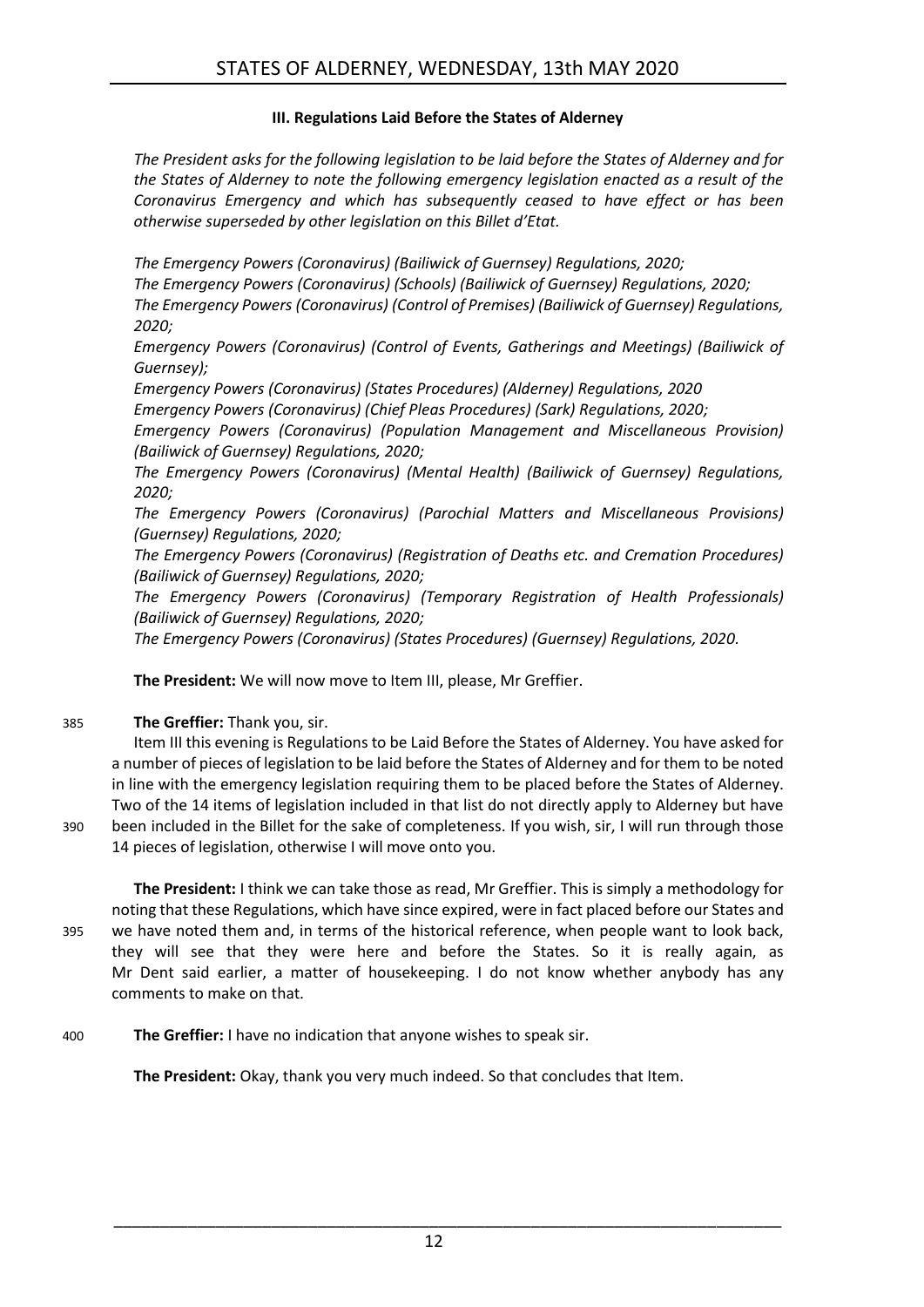#### **IV. Questions and Reports – Seven questions for verbal reply and one Report**

<span id="page-12-0"></span>*Four questions from Mr Snowdon for Chairman of Policy & Finance Committee: (1) Could the Chairman of the Policy & Finance Committee explain the steps which are being taken in light of the COVID-19 health and economic crisis?*

*(2) Have the States heard anything from Guernsey about the Public Service Obligation (PSO) process, will this now be withdrawn?*

*(3) Can the Finance Committee confirm savings will be made across the board and explain what the Committee is doing to help the community?*

*(4) Will the Chairman advise whether he is working with the Committee for Tourism and Economic Development on a recovery strategy?* 

*Mr Snowdon for Chairman of General Services Committee: Would the Chairman explain if the projects funded by capital funds will now be redefined with a new General Services Committee priority list, also is the committee taking any other action in light of the crisis?* 

*Mr Snowdon for Chairman of Building and Development Control Committee: Could the Chairman outline the process for planning applications to the Building and Development Control Committee following the lockdown?* 

*Mr Steve Roberts for the Chairman of Policy and Finance Committee: Would the Chairman of Policy and Finance Committee please explain the reason of not requesting to Guernsey, a tightening of restriction on our ports which could lead to a request of relaxation of other work and recreational restriction rule as many of the work force business are now suffering greatly?* 

*Mr James Dent for Alderney Representatives in the States of Deliberation: Would our two Alderney Representatives briefly summarise their activities in the States of Guernsey since the last meeting of the States of Alderney?* 

**The President:** We now move to Item IV please, Mr Greffier, Questions and Reports.

405 **The Greffier:** Thank you, sir. Item IV this evening today is Questions and Reports. Sir I believe you have received a number of questions, copies of which have been circulated to the various States' Members, and also one Report.

#### **Covid-19 Crisis – response**

<span id="page-12-1"></span>**The President:** So Mr Snowdon, I am going to start, if I may, with you, and I think you have 410 firstly some questions to the Chair of the Policy & Finance Committee. Would you wish to read the questions or should I read them?

**Mr Snowdon:** I am happy for you to read them sir, thank you.

415 **The President:** Okay, so the first question for Mr Dent, from Mr Snowdon, is could the Chairman of the Policy & Finance Committee explain the steps which are being taken in light of the Covid-19 health and economic crisis? Mr Dent.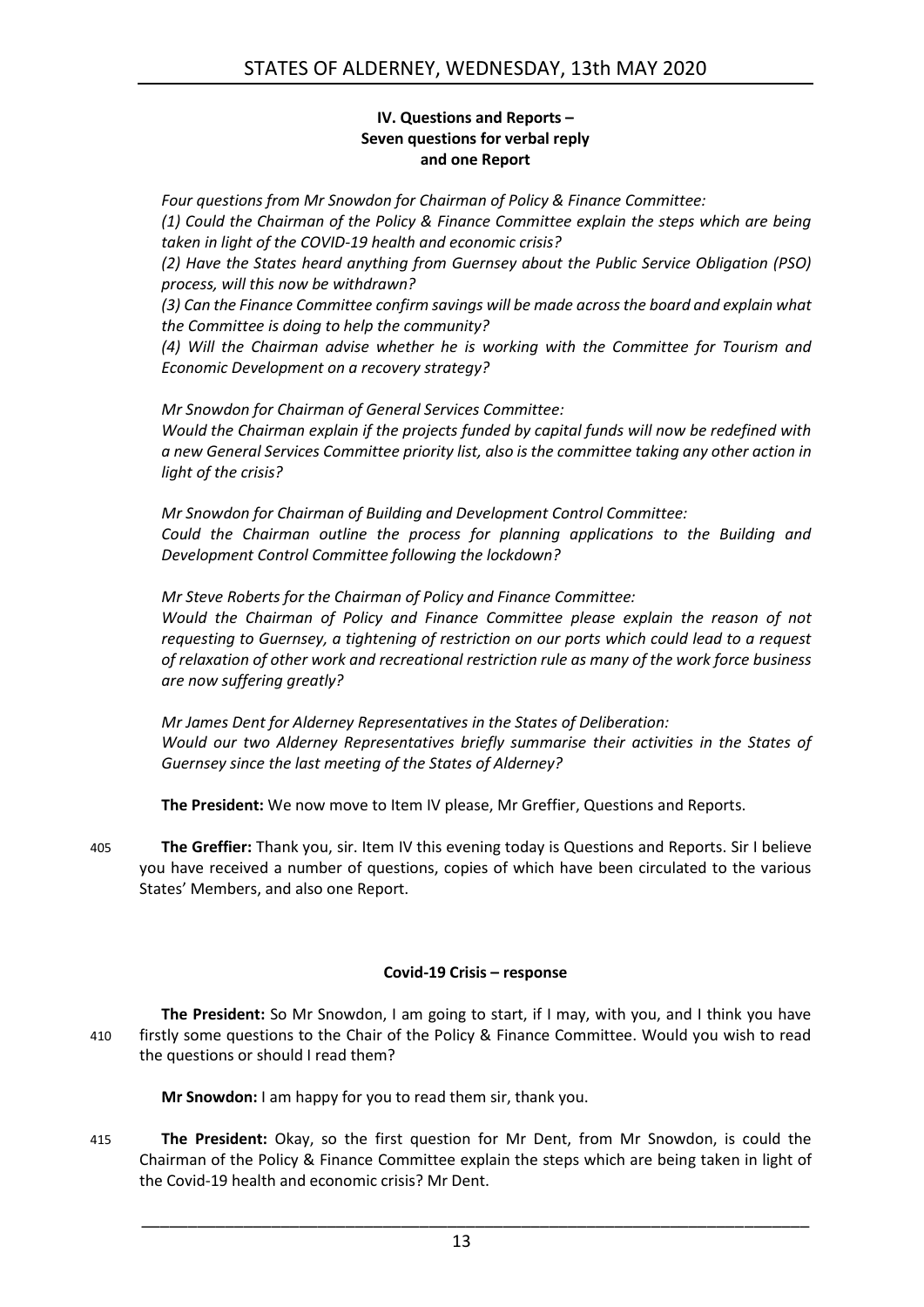**Mr Dent:** Mr President, colleagues, as you are aware, the current arrangements for managing in an emergency are somewhat different from those which are in place in normal times. Those

- 420 functions of Government that need responses to the Covid-19 crisis are being led by the Civil Contingencies Authority. The Civil Contingencies Authority is an authority set up under the Civil Contingencies (Bailiwick of Guernsey) Law, 2012. There is actually a Committee of the States of Guernsey now heading much of the Bailiwick's wider response to the crisis.
- The Law was envisaged only to be used in extreme circumstances, such as the one we now 425 face, and economic damage is not directly considered. The Civil Contingencies Authority drafts the Regulations. These Regulations empower others to draft more detailed directives. Because this emergency is one that centres on our health and protect of lives, it is mainly the Committee *for*  Health & Social Care that has been empowered to draft and then promulgate the directives. Now, having said this, the Civil Contingencies Authority is consulted and gives advice.
- 430 It is therefore directives from the Guernsey Committee *for* Health & Social Care that are driving the response on the health side. Operational issues within Alderney and our co-ordination with the Guernsey Civil Service are of course the responsibility of our own Civil Service. There is a tactical co-ordination group, a strategic co-ordinating group and our own Alderney operational group led by the CEO.
- 

435 It is, however, the Committee *for* Health & Social Care directive that has closed our schools and which has imposed social distancing.

Your question of course has two aspects, health and economics. This emergency began as a health emergency, though it is of course also an economic emergency. There is therefore much call for the wider economic impact to be given greater prominence in decision-making. The Civil 440 Contingencies Authority Law currently sees economic impact to be a consequence of an

environmental, health or infrastructure-focussed emergency, not a *prima facie* cause in itself to declare an emergency. There could, however, be changes around this.

Really, if we damage our economy, we can do much collateral damage to the health of our community, possibly even more damage than the coronavirus itself. After all, we need money to 445 keep our health services operational.

The political parts of the States of Alderney, although not directly engaged with whole public health issues, are consequently now engaged on the economic impact and in three separate areas. Firstly through our Alderney Representatives. This is to ensure that Alderney can access funds from the emergency finance and packages the States of Guernsey has recently approved and 450 should now be negotiating and which, I am pleased to say, refer to the Bailiwick as a whole.

- Secondly through our pandemic response subcommittee. This is in regard the exit from the lockdown processes, which will of course impact our economy. It may be that we can negotiate derogations that will help us minimise economic damage. We will have to convince the Committee for Health & Social Care that we are properly able to social distance and maintain hygiene.
- 455 Thirdly, our Finance and Economic Development Committees have been asked and have agreed to work together our recovery strategy. P&F have additionally received updates on our financial position and first draft revised budgets.

Thank you, Mr President.

460 **The President:** Thank you, Mr Dent. Mr Snowdon, do you have a supplementary question?

**Mr Snowdon:** I do, thank you, sir. I am not quite sure if my question was worded correctly, actually, but I thank Mr Dent for his answers. My question was really asking what Policy & Finance were doing in response and I thank him for highlighting the subcommittee. In one point, could Mr 465 Dent highlight that Policy & Resources, I think it might be answered in the next question, will be working with a recovery plan and re-looking at the budget and re-prioritising money as a whole? Thank you.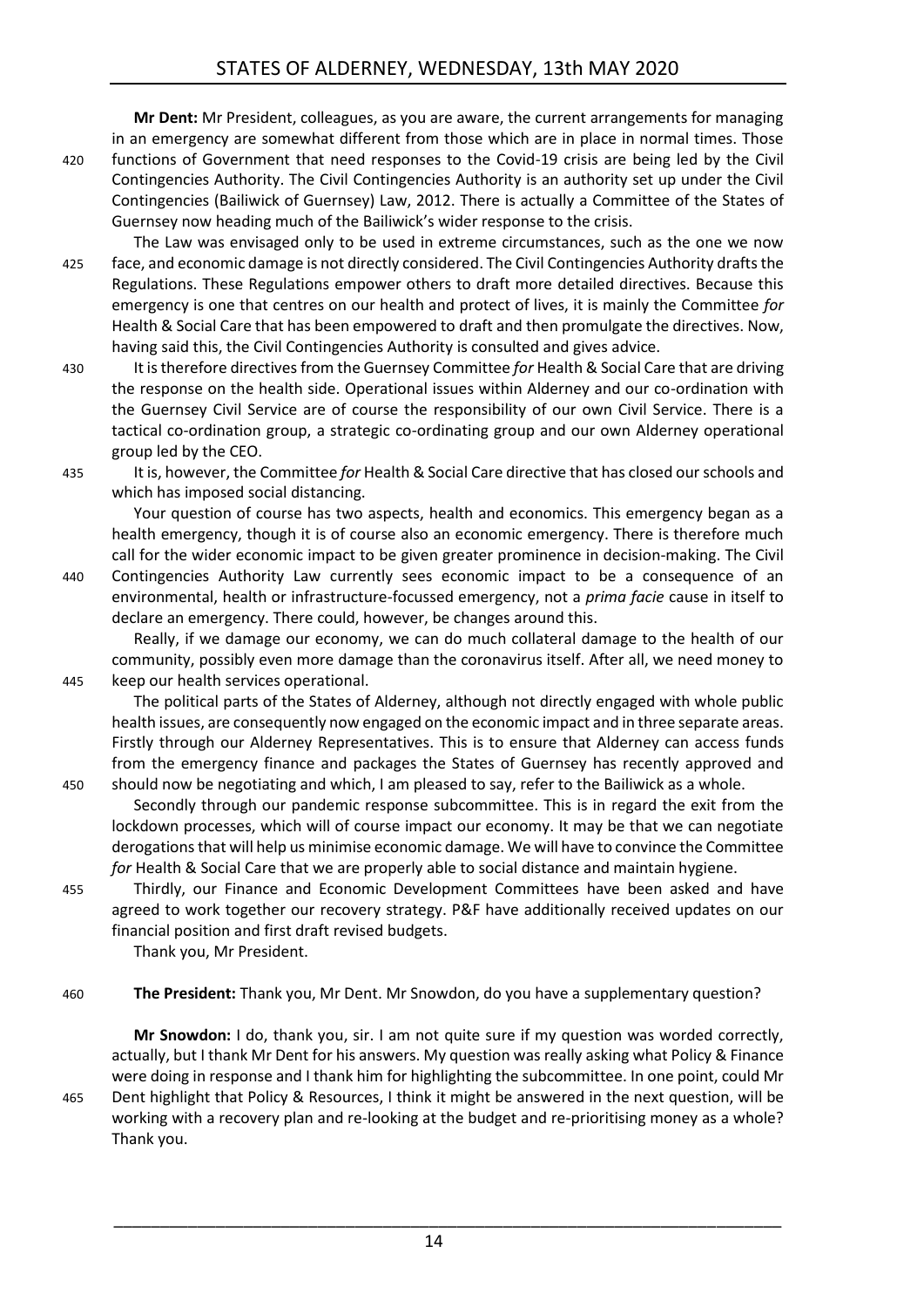## STATES OF ALDERNEY, WEDNESDAY, 13th MAY 2020

**Mr Dent:** I think the only thing I can say to this is that this is early days for asking a question 470 such as this sort, because things change day on day, but we have had a first appraisal of the budget situation and I think that I will be answering that question later in this series of questions. Thank you.

**The President:** Now, does any other Member have a question for Mr Dent, arising out of his 475 response and may I just gently remind Members that it is *a* question. Have you had any notification, Mr Greffier?

**The Greffier:** No sir, I have received no notifications of a request for a supplemental question.

480 **The President:** Thank you very much indeed.

#### **Public Service Obligation**

<span id="page-14-0"></span>**The President:** In that event we can move on now to the second question, again from Mr Snowdon to Mr Dent: have the States heard anything from Guernsey about the Public Service Obligation process? Will this now be withdrawn? Mr Dent.

#### 485

**Mr Dent:** Mr President, Mr Snowdon, we have heard nothing recently. I have no reason to believe it has been withdrawn and it is not in my gift to direct matters. I would however consider it perfectly understandable should P&R, when the current crisis subsides, if they wish to reconsider the matter. Thank you.

#### 490

**The President:** Mr Snowdon, do you have a question arising from that?

**Mr Snowdon:** Yes, thank you, sir.

Would Mr Dent agree, as we are the stakeholder and the PSO will stand for our lifeline routes, 495 that, really, going on with the PSO would be ridiculous? Thank you.

**Mr Dent:** I think, Mr President, that is a term I would not like to use. Until we actually see what Guernsey come back with I will –

500 **The President:** I think Mr Roberts has his microphone on. Mr Roberts, could you? Sorry, Mr Dent carry on.

**Mr Dent:** I think I have said what I wanted to say. I think it would be the wrong time for me to judge what response or anything that comes out of Guernsey might be until we see it.

505

**The President:** Okay, thank you for that. Mr Greffier, has any other Member indicated that they would like to …?

**The Greffier:** No sir.

#### 510

**The President:** In that event we will move to the third question.

**The Greffier:** Sir, Mr Roberts has just nipped in there. You may wish to defer to him.

515 **The President:** Yes I will do.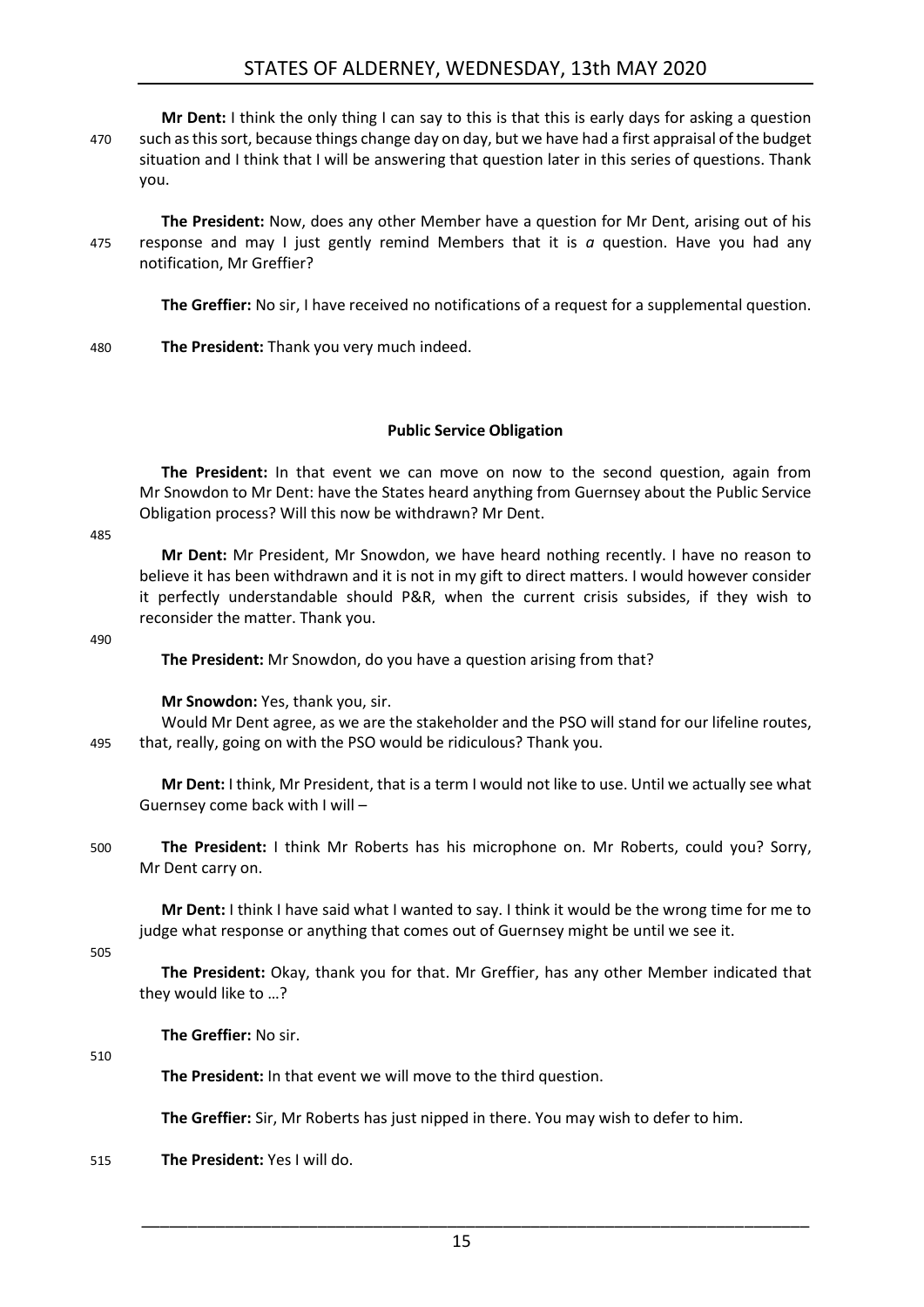**Mr Roberts:** Thank you very much Mr President for that. Would Mr Dent not consider the PSO now sterile, with the Dornier system and the PSO, and other avenues need now to be explored and planned for the recovery?

520

**Mr Dent:** Mr Roberts, I would be very keen to explore other avenues, I have to say. But the PSO process is not dead but, yes, given half the chance I would be very keen to explore other avenues. Thank you.

#### **Policy & Finance Committee – community assistance**

- <span id="page-15-0"></span>525 **The President:** Thank you Mr Dent. Now the third question, can the Policy & Finance Committee, or can you as the Chair, confirm that savings will be made across the board and explain what the Committee is doing to help the community?
- **Mr Dent:** Mr President, yes. Thank you to Mr Snowdon for his question. The Policy & Finance 530 Committee has approved initial recommendations from the Finance Committee to adjust the 2020 Budget, taking into account what we currently know about the financial impact on the States, and I do emphasise what we currently know. A revised budget has been approved, which takes into account significant reductions in income to the States and balances the budget by making savings across the board. So it is important to note that, on our current assumptions, we can balance the 535 budget.
- 

As part of that decision to revise the budget, we have approved concessions for 2020 mooring fees for commercial fishermen. We have also provided for the deferral of commercial rent for two quarters, in States and commercial properties, where this is needed, and to defer the recovery of TRP where necessary.

- 540 These measures ensure that we are mirroring the States of Guernsey support to business. However, the budget is being kept under review, so that we can make further adjustments as the timescale for exit from the current lockdown becomes clearer. The big challenge will come in putting together a recovery plan for the Island, which will be done in tandem with the recovery planning for the Bailiwick as a whole. That recovery will need to help to build our economy and
- 545 community once again, once we know how and when the danger of the virus will begin to pass. This will involve a significant reprioritisation, I am sure it will, and rethink of our spending plans, including our plans for capital spending in order to fund the recovery plans, which will help the community to rebuild. We will, of course, be publishing the drafts of these plans as they are developed, so we can get the views of the public to help state them. I would like to say that I have 550 discussed this with the Chairman of the Finance Committee.
	- Thank you.

**The President:** Thank you, Mr Dent. Mr Snowdon, do you have a question?

#### 555 **Mr Snowdon:** Yes, thank you, sir.

I thank him for outlining the measures, but does Mr Dent feel those measures are going far enough to help the community in this crisis? Thank you.

#### **The President:** Mr Dent.

#### 560

**Mr Dent:** I would like to reserve my response to that to a later date because I think the full impact of the current crisis is yet to be fully understood and we will of course may well have to revisit some of these things at a later date.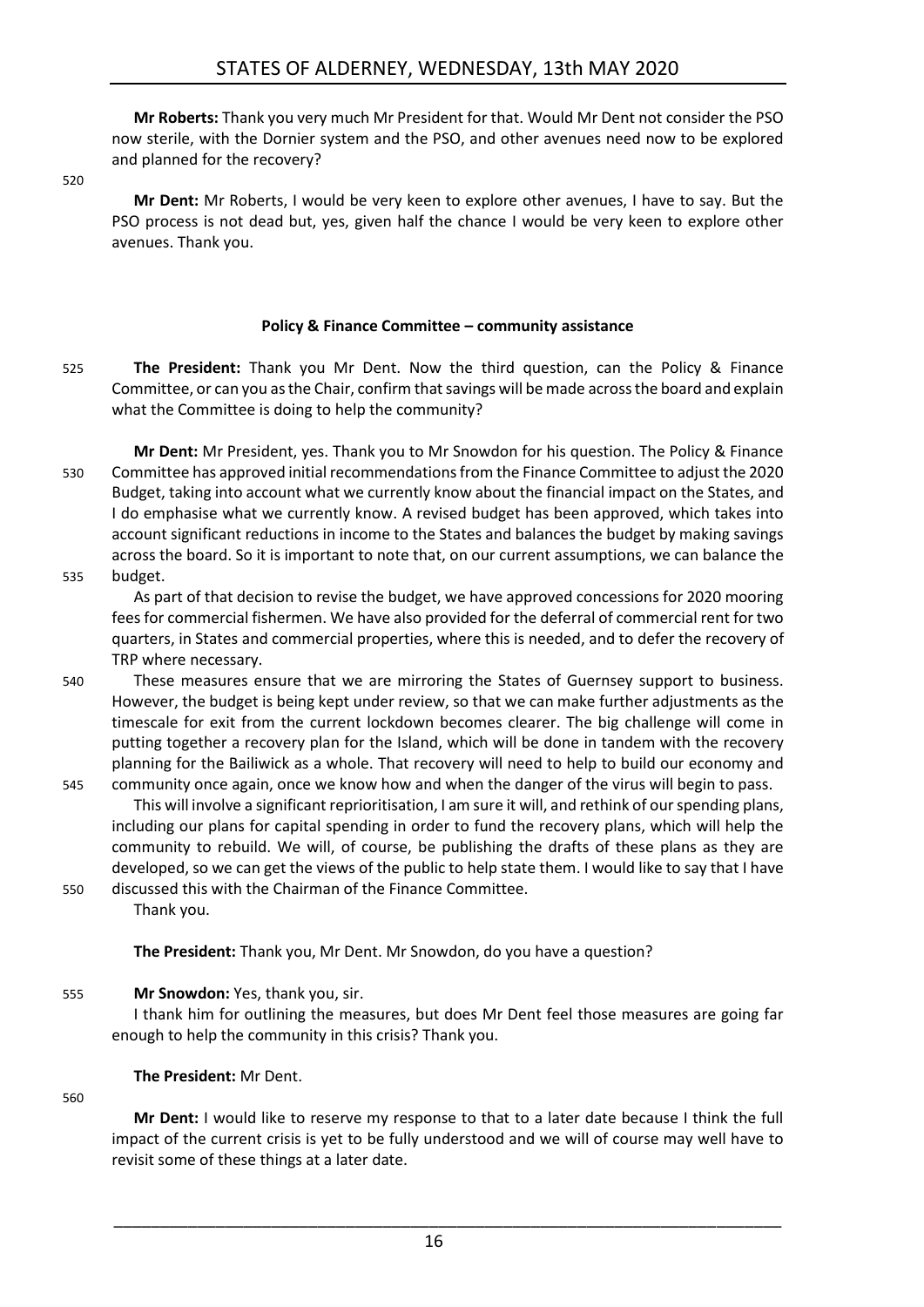565 **The President:** Thank you, Mr Dent.

Mr Greffier, have you had any indications that other Members wish to ask a supplementary question?

**The Greffier:** No sir I have not.

#### **Recovery strategy**

- <span id="page-16-0"></span>570 **The President:** Thank you very much indeed and then finally for Mr Dent, from Mr Snowdon, will the Chairman advise whether he is working with the Committee for Tourism and Economic Development on a recovery strategy? Mr Dent.
- **Mr Dent:** A very quick answer in this case. The Finance Committee and the Committee for 575 Tourism and Economic Development have agreed to work jointly on this matter. The first joint meeting was held on Monday but, as you will clearly understand, it is very early days and I look forward, I am sure, to Mr Snowdon's questions on these matters at possibly our next Meeting, when more will be available.
- 580 **The President:** Thank you, Mr Dent. Mr Snowdon, another question?

**Mr Snowdon:** No, sir. Thank you for Mr Dent answering that question.

#### **Capital funding priorities**

<span id="page-16-1"></span>**The President:** That concludes your questions to Mr Dent but you have now got a question to 585 Mr McKinley, the Chair of General Services. Would the Chairman explain if the projects funded by capital funds will now be redefined with a new General Services Committee priority list. Also, is the Committee taking any other action in the light of the crisis? Mr McKinley.

**Mr McKinley:** Your Excellency, Mr President, fellow States' Members, there have obviously 590 been limitations on what the States' Works Department and other skilled workers have been able to do over the past eight weeks or so. The Committee will be reviewing a number of major projects at its next meeting on Tuesday of next week and on that list will be the Connaught Care Home extension, which has been delayed, obviously; work on the old Connaught, perhaps removing some of the scaffolding and doing some continual work inside; the rock face in the Cuttings, which 595 has caused an awful lot of concerns; sewage disposal at Fort Doyle, which may have to be delayed, Corblets Wall coastal protection and the road to Fort Clonque.

Finally, the final clean-up around the Telegraph Tower. As Members will know the bus and the crane were removed a week or so ago by Mr Tudgay but there is still a lot of junk and rubbish there, which the States' Works Department have agreed to remove in the near future.

600 With reference to ongoing work projects, first I would like to clarify if I may the present situation with regard to the Breakwater and moorings. Work on the Breakwater is classified as essential, work on the moorings is classified as important. The annual check on the moorings has not been carried out for two reasons, first the company in the UK, which carries out checks, was due to visit in mid-March, but was unable to travel due to UK lockdown rules. Secondly, divers 605 require the availability of a hyperbaric chamber for the treatment of a possible case of bends.

There is no hyperbaric chamber available in Alderney and the only one in Guernsey has been temporarily withdrawn from service at the request of the Health & Social Care Committee,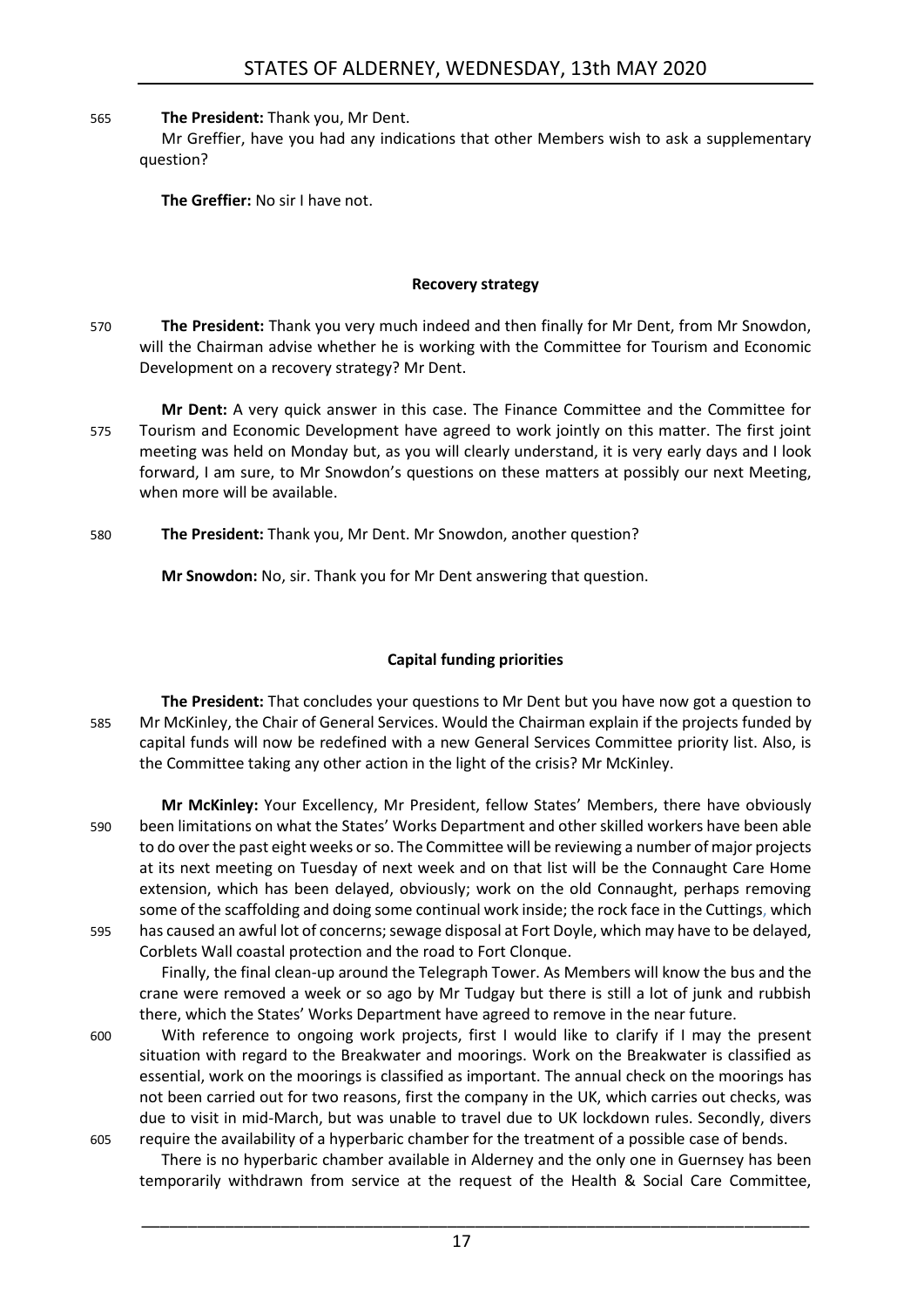Guernsey, due to the fear of a possible shortage of oxygen being available to treat coronavirus patients.

- 610 With regard to the Breakwater, I have spoken to the appropriate authority in Guernsey and of course to the harbourmaster. As all will know, Guernsey has responsibility for routine and emergency maintenance of this iconic and essential part of our Island's infrastructure, which protects not only our harbour but also Braye Common and to the Le Banquage and, of course, commercial and recreational moorings.
- 615 There have been some delays to the start of the summer maintenance work this year, due to lockdown and concerns about hyperbaric chambers, but a team of Alderney based divers and Alderney States workers has been recruited and I am told they hope to commence survey and repair work on Monday next week, 18th May, if an agreed viable safety plan can be settled.
- There is a health and safety requirement for a diver with bends to be able to access a treatment 620 chamber within six hours. Evacuation to a hospital in Poole would take about three to four hours on board the *Spike Islander*, depending on the weather, of course. All workers on the Breakwater will be Alderney personnel, apart from the occasional brief visit by a Guernsey based engineer to check on progress. There will be no Guernsey workers on a routine basis.
- I should clarify one other essential difference between divers working on the Breakwater and 625 divers working on the moorings. Divers on the Breakwater will only be undergoing shallow dives, which is why they can delay essential treatment for the bends for up to six hours. The dives on some of the moorings are much deeper, resulting in a delay shorter than six hours for essential life-saving treatment.

I fully understand the concerns of a number of boat-owners and I myself am a boat-owner and 630 I assure them that we shall continue to seek a satisfactory resolution of this unique problem.

Other issues for discussion at our next week's Meeting include the marina, discussions about a marina in Braye Bay, close to the Arsenal, are ongoing and we hope to hold a Zoom or Teams meeting in the next couple of weeks, with Mr Gordon Owen and his engineer, Mr Derrick. I am very happy to say that Gordon Owen is still showing interesting and will be only too happy to 635 answer any questions at that meeting.

- Other issues arising over the next meeting will be an annual report from the Alderney Wildlife Trust, Longis Action Plan and Alderney Community Woodland Plan. I believe there may also be a discussion issue arising, relating to the Alderney Bird Observatory. We have also received a request from the owners of the Fort Corblets, regarding the installation of a sewage disposal plant,
- 640 which will require the use of a very small area of States land and also Fort Quesnard and Fort Clonque and maybe others already have their own individual sewage disposal plants, so this will be nothing new.

Finally we had a letter from somebody requesting that the rules on dogs on the beaches be relaxed due to the lockdown because we will not be getting quite as many visitors this year, 645 perhaps, and the moving dogs off the beach is meant to come into effect on 1st June. He is requesting that Braye Beach and Longis Beach be free to dogs walking, providing they are on a lead. That, sir, is all I have to say and I am very happy to answer any questions.

**The President:** Thank you, Mr McKinley. Mr Snowdon do you have a question for 650 Mr McKinley?

#### **Mr Snowdon:** Thank you, sir.

Thank you for Mr McKinley giving such a detailed answer. Just going back to the moorings, with the importance of people being able to use their pleasure boats for mental health and wellbeing 655 and a spot of fishing, could Mr McKinley outline some sort of timeline for when those moorings will be checked or when they can be used, so that season is not completely lost for the year? Thank you.

**The President:** Mr McKinley.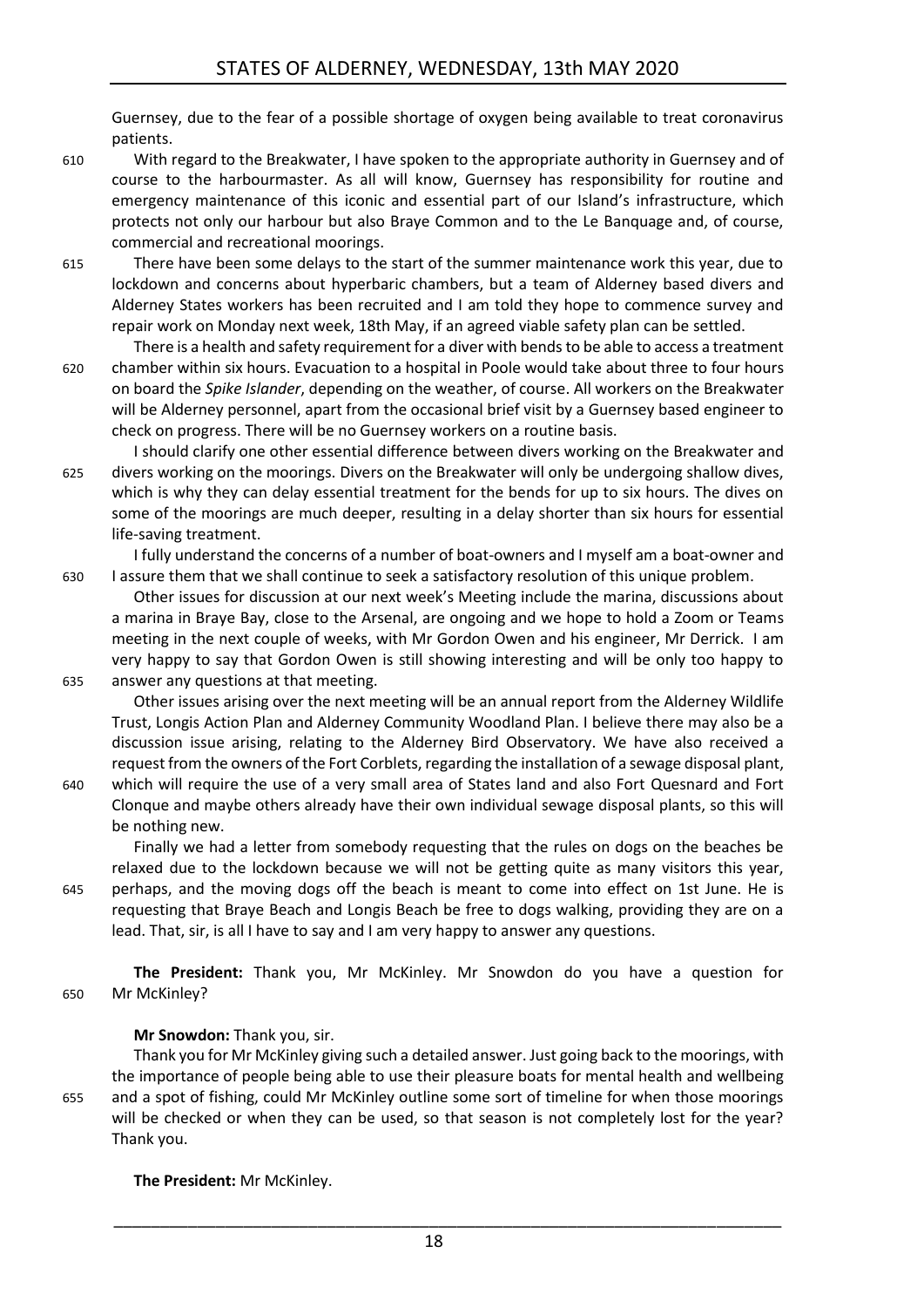660

**Mr McKinley:** Yes sir, I am hoping that work on the moorings will start on Monday and maybe finish in two or three weeks. So, hopefully, by the end of May we may be able to moor our boats on our moorings. There is also a suggestion that perhaps we should allow mooring on the shallower areas of the bay, not in the deeper areas, because shallow areas are much safer for the 665 guide ropes. We shall be considering this but I should just add one point that sadly coronavirus is a public health emergency which threatens life and we all need to keep a sense of perspective about things in life which are nice to have but, I am afraid, not essential. Sir.

**The President:** Thank you, Mr McKinley. Mr Greffier, has anybody else indicated they would 670 like to ask Mr McKinley a question?

**The Greffier:** Yes, sir. Mr Roberts.

**The President:** Mr Roberts then, please.

675

**Mr Roberts:** To the Chairman of the GSC, I would just like to ask, the coronavirus issues have affected the Impot and there is a very dangerous situation down there with a stairway and scaffolding and for elderly people to go up presents a danger, actually, that if they fall the States of Alderney could be held responsible. Has he been down and looked at that yet, please?

680

**The President:** Thank you, Mr Roberts.

**Mr McKinley:** I have tried to go down on two occasions but I was not aware that the opening hours were, I think, between eight and 12, and was going in the afternoon. But I would like to go 685 down and look. I have discussed this with one or two people and they say that the dangers to which you refer have actually been removed now and the place is much safer. That was recognised at a fairly early stage.

**The President:** Thank you, Mr McKinley. Mr Greffier, anybody else?

690

**The Greffier:** Yes sir. Ms Burgess.

**The President:** Ms Burgess, please.

- 695 **Ms Burgess:** Hello Your Excellency, Mr President and fellow States' Members. Just a very quick question, Graham. Understanding all the restrictions that are happening with the situation presently, are we still actively looking at our erosion problem, particularly at The Cutting, which is an ongoing problem?
- 700 **Mr McKinley:** Yes, I did actually mention The Cutting as an issue and we are hopefully going to get someone to review it once again. There have been various plans put in, in the past, some costing up to £600,000. Clearly, under the present economic circumstances, that is going to be difficult to meet. So we are reviewing it, but well aware, Ms Burgess, of the issues and the concerns that people have driving along The Cutting.

705

**The President:** Thank you. Mr Greffier, anybody else?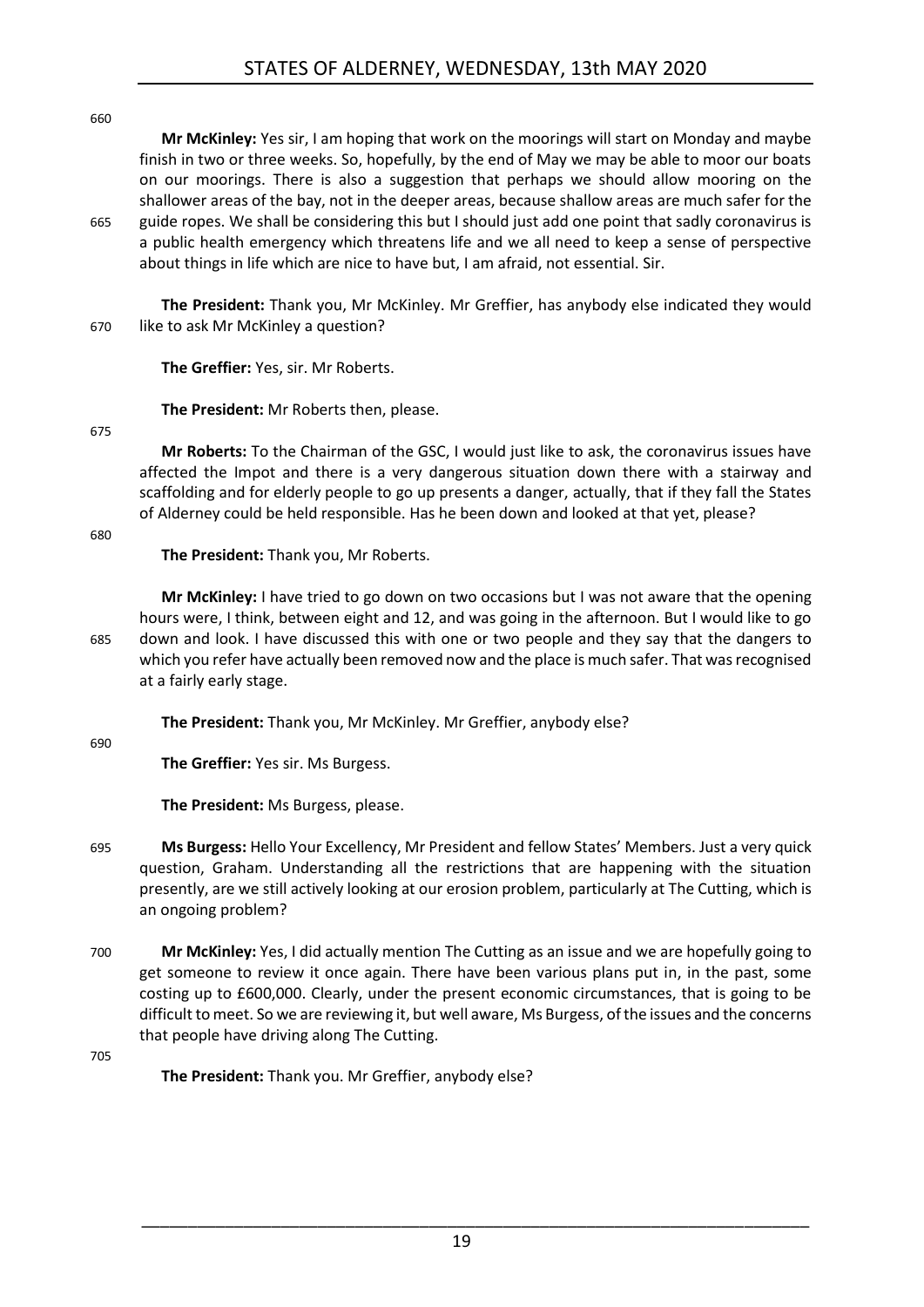**The Greffier:** Not at this moment sir, no.

**The President:** Thank you very much indeed.

710

#### **Planning application process during lockdown**

<span id="page-19-0"></span>**The President:** We will now move, Mr Snowdon, to your final question, and this is to Mr Dean, the Chairman of the Building and Development Control Committee and your question is could the Chairman outline the process for planning applications to the Building and Development Control Committee following the lockdown? Mr Dean.

715

#### **Mr Dean:** Thank you, sir.

Your Excellency, Mr President, fellow States' Members, our last open planning meeting was on 5th March, our April meeting was cancelled due to Covid-19, although there were only a few applications and we opted to move that to our scheduled May meeting. We have a virtual planning 720 meeting scheduled for 2 p.m. tomorrow. This will be a policy meeting and a planning meeting. Usually our planning meetings are open to the public, however this is going to be a virtual meeting and it is not open to the public.

The planning side of the meeting will be to deal with the live applications and the fast-tracked application approvals and also the deferred applications from the March meeting, where the 725 Committee requested further information to be made available to them before they discussed a

particular application.

Live applications are defined as the following criteria being met: the appropriate flat planning fee and the relevant information supplied by the agent or the applicant and a fully filled out planning application form to the Planning Office and sites poles being erected. Once the planning

- 730 officer has inspected the site, a site notice is issued and the application is advertised in the Gazette and at the Courthouse and on the planning noticeboard for the required 21 days for members of the public to have the ability to view the plans and make representations to the Committee. Once all that has taken place, the planning officer prepares the Committee's packs and they are made available to the Members. That application is live and ready for the Committee.
- 735 Usually the day before the advertised planning meeting, the Committee Members go on site visits to familiarise themselves with the application within it setting and are also accompanied by the planning officer to assist them with any questions they may have regarding the site and the application. We then sit in a formal setting to discuss the application on the advertised planning meeting date.
- 740 Currently any planning applications that have come in since Covid-19 are being processed by the planning officer and some preliminary work is in process. These are not yet classed as fully live applications as all the work has not been done and uploaded and the planning officer cannot attend site due to the current restrictions being in place. Currently the Committee is not in a position to sit and deal with any new applications. I believe this is currently the case in other 745 planning jurisdictions also.
- 

However, I would like to reassure the Members and the general public, we are constantly reviewing procedures to enable as swift a return as possible to deal with live applications, as is required under the requirements and under our BDCC Law as amended.

If needed to deal with any backlog of applications, we will be reviewing the possibility of extra 750 meetings, to alleviate any issues that arise. The current restrictions, however, do not stop applicants or agents from starting the process while submitting a planning application and, just for Members, I will not be making any comments regarding specific individual applications but I will endeavour to answer any generic questions you may have regarding the process.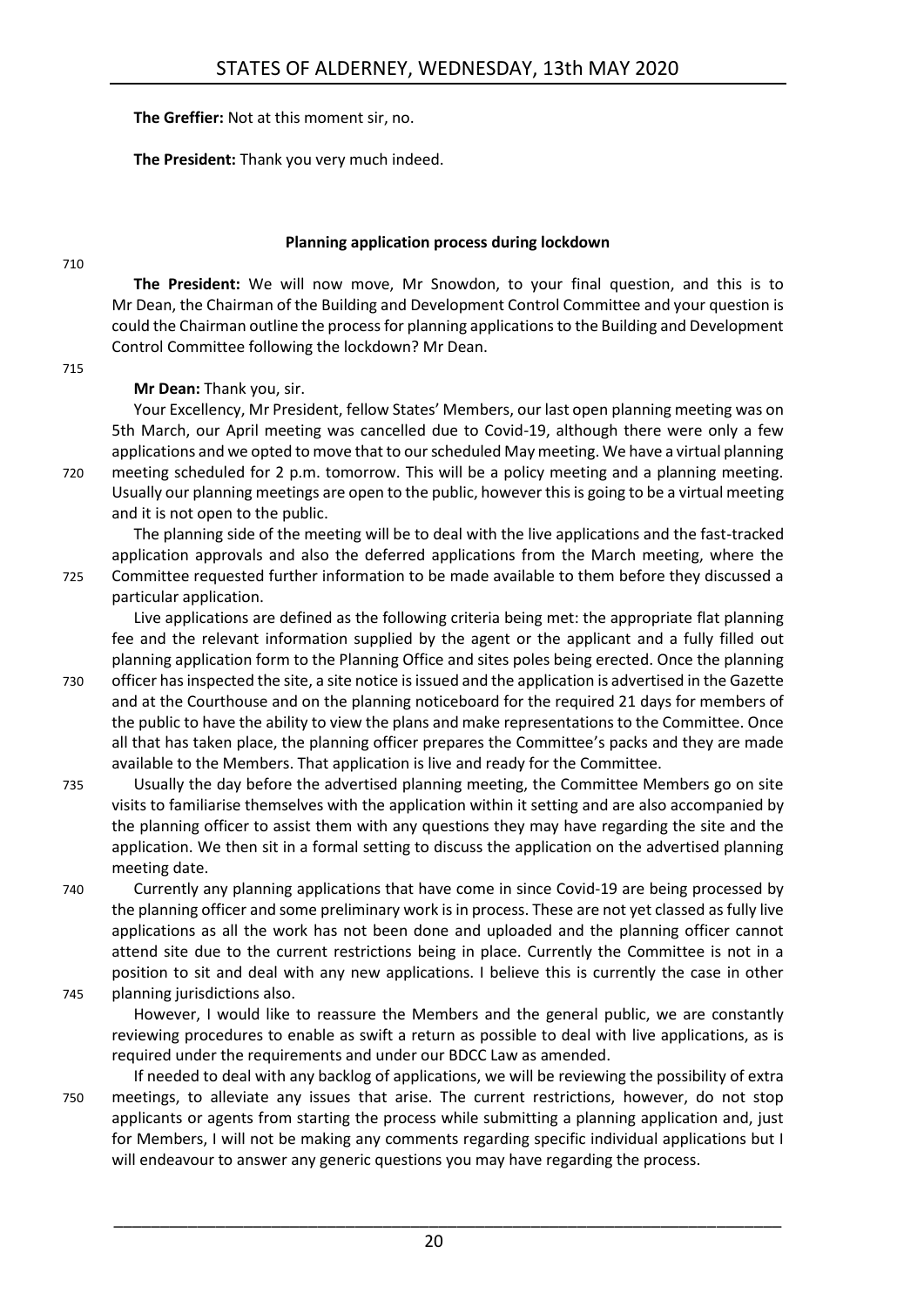## STATES OF ALDERNEY, WEDNESDAY, 13th MAY 2020

|     | Currently, including tomorrow's applications, we have dealt with 32 applications so far this       |
|-----|----------------------------------------------------------------------------------------------------|
| 755 | year. In the planning officer's in-tray are 12 applications in various stages of process. Three of |
|     | them are waiting for further information to be made available from the agent of the applicants to  |
|     | the planning officer and our planning officer is currently processing nine, starting to do some    |
|     | reports ready for the Committee when we are able to sit and formally discuss those applications.   |
|     | Thank you, sir.                                                                                    |
| 760 |                                                                                                    |
|     | The President: Thank you. Mr Snowdon, do you have a question?                                      |
|     |                                                                                                    |
|     | Mr Snowdon: I do not but thank you for the update. Thank you, sir.                                 |
|     |                                                                                                    |
| 765 | The President: Mr Greffier, has anybody else indicated that they would like to ask a question      |
|     | to Mr Dean?                                                                                        |
|     |                                                                                                    |
|     | <b>The Greffier:</b> No they have not, sir.                                                        |

770 **The President:** Well then that, Mr Snowdon, I think concludes your questions this afternoon.

#### **Port restrictions**

<span id="page-20-0"></span>**The President:** The next question I have is from Mr Roberts and this is for the Chairman of Policy & Finance. Would the Chairman of Policy & Finance Committee please explain the reason for not requesting to Guernsey a tightening of restriction on our ports, which could lead to a 775 request of relaxation of other work and recreational restriction rules, as many of the workforce business are now suffering greatly? Mr Dent.

**Mr Dent:** Mr Roberts, Mr President, firstly the Policy & Finance Committee would need to resolve to take this course of action and, as you know, it has not done this; possibly because a 780 compelling case has not been made. Secondly, the CCA – I am assuming this is a question to me in my role as our representative to the CCA – has been guided by medical advice and that advice has been that such a move would in fact be counter-productive. There are very few people moving between Alderney and Guernsey.

I, and indeed you, have given your support for medical advice coming from professionals and I 785 hope that continues. Most of those who are travelling to Guernsey are doing it for medical purposes and we are taking precautions. No unnecessary travel within Guernsey is in fact permitted. The health needs of these persons visiting Guernsey hospitals needs to be respected just as much as the health needs as everybody else.

There is additionally the need for occasional essential workers, both medical and non-medical, 790 to visit our Island. I believe there have been no new cases of active Covid-19 patients in Guernsey over the first two weeks that were caused by unaccounted-for seeding and I believe that the lockdown has reduced the number of active Covid-19 patients in Guernsey now to eight.

As you are aware, the Civil Contingencies Authority has granted the Committee *for* Health & Social Care and the regulatory authority to restrict intra-Bailiwick travel should it deem this to be 795 appropriate. I believe that should they ever consider it appropriate they would consult with the Island Medical Centre and other medical professions here. In the first circumstances I believe we as politicians would all be willing to take that advice.

Finally the continued restrictions on our businesses relate not so much to the extent of any further controls on the border between ourselves and Guernsey but much more on our ability to 800 convince the Committee *for* Health & Social Care that we can practise social distancing and good hygiene in our business and social activities.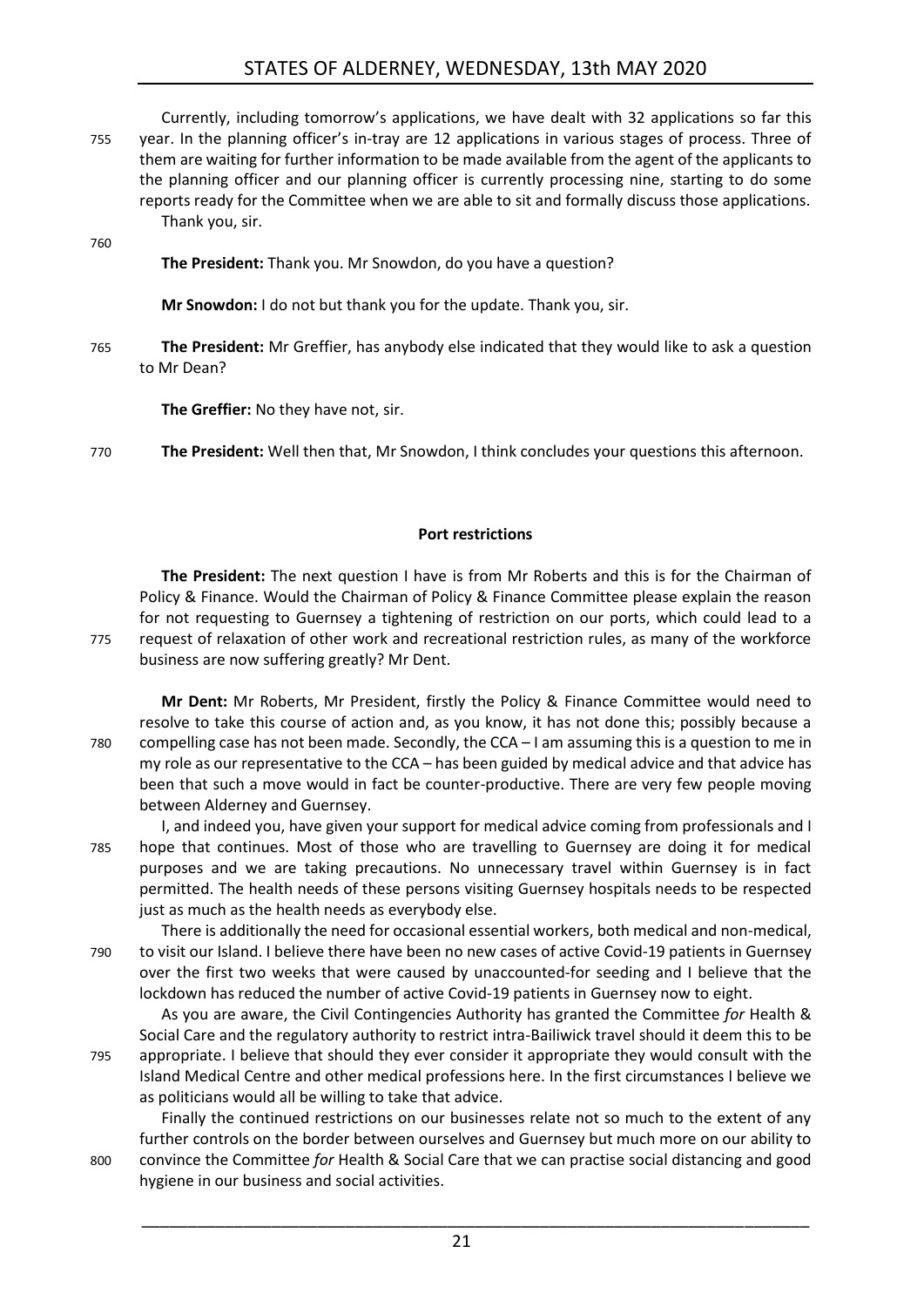# STATES OF ALDERNEY, WEDNESDAY, 13th MAY 2020

I hope this answers your question and I do hope that our efforts in the next few weeks can now be focussed on the exit and recovery strategies and rather less on tightening the lockdown. Thank you very much.

805

**The President:** Mr Roberts, do you have a question arising from that answer?

**Mr Roberts:** Yes I do sir. If Guernsey had a Covid-free Island and Alderney had 10 cases, would he seriously believe that Alderney residents would be allowed to travel and visit Guernsey without 810 self-isolation? Would they allow us to go into Guernsey if we had 10 cases, without self-isolation?

**The President:** Thank you Mr Roberts. Mr Dent?

**Mr Dent:** It is really not for me to say what Guernsey would do, but I think Guernsey have made 815 it very clear that actually in almost all circumstances we would need access to the Queen Elizabeth Hospital in Guernsey and I doubt it very much that they would be restricting access. Thank you.

**The President:** Thank you, Mr Dent. Has any other Member, Mr Greffier, indicated a wish to 820 ask a question?

**The Greffier:** No sir. I have just received a point of correction from Mr Dean.

**The President:** Please do.

#### 825

**Mr Dean:** Sorry sir, just to correct Mr Dent, it is the Princess Elizabeth Hospital, not the Queen Elizabeth Hospital.

**Mr Dent:** My apologies. I am getting old! Thank you.

#### 830

**The President:** Well spotted, Mr Dean.

#### **Alderney Representatives – summary of interactions with Guernsey**

<span id="page-21-0"></span>**The President:** The next question, from Mr Dent, is for our two Alderney Representatives in the States of Deliberation. Would our two Alderney Representatives briefly summarise their 835 activities in the States of Guernsey since the last Meeting of the States of Alderney? Now who is going to kick this off, Mr Snowdon or Mr Roberts?

**Mr Roberts:** I will let Mr Snowdon go first this time.

840 **Mr Snowdon:** Okay, thank you, Mr Roberts. Thank you, Mr Dent, for the question. I will just go through it briefly. The General Election for the Guernsey Deputies will now take place in June 2021, as predicted. That was quite a long debate. As you know, it is Island-wide voting. There were concerns that people would not be able to canvass properly and knock on doors because of the coronavirus and actually that the Deputies at the moment may have an unfair advantage over 845 candidates that may be coming forward because those candidates may not be able to actually go out and canvass strong enough. So the majority of the States of Deliberation took the amendments and Propositions to delay their General Election to June 2021.

There were some other items that were, because the coronavirus has taken over everything, understandably, that have actually been withdrawn from debate. We touched on what we have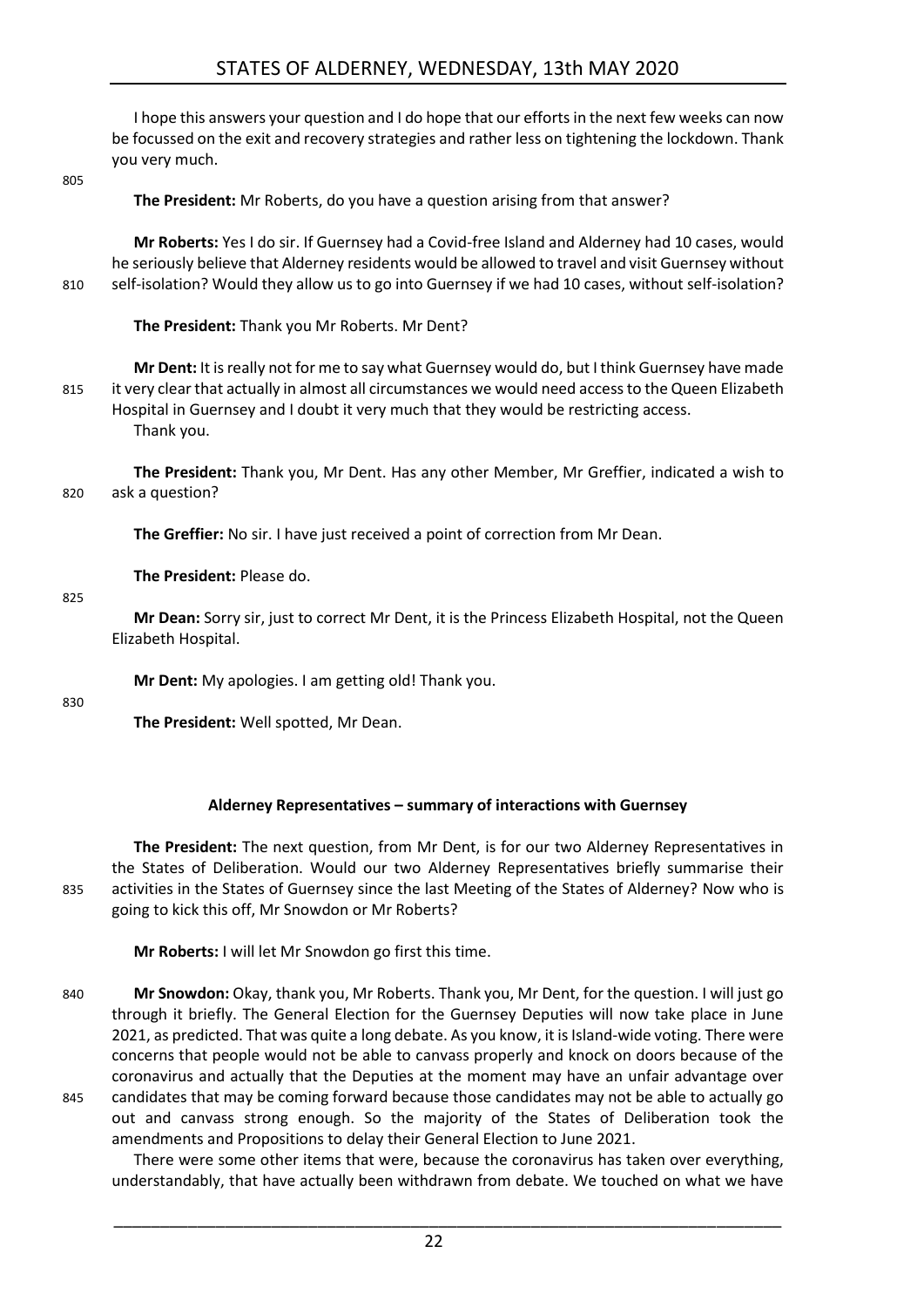850 done here today with the CCA Emergency Regulation Powers. They were passed in Guernsey recently as well.

I will just cover that point again that the Director of Health now has the power to bring in different restrictions for travel between the Islands, so I think as Mr Dent and Mr Roberts were touching on before, there is now a process if there was, maybe, some situation where the Islands 855 need to be treated differently, that process is now in place and before that was not an option for there to be different restrictions.

I will come to the important aspect for us. We have the Policy & Resources paper, which was the Covid-19 pandemic funding of financial response. As you can imagine these are one of the biggest decisions the States of Deliberation will be taking for a long time. The feeling that from 860 the original Propositions, there were quite a multitude of amendments submitted during that quite lengthy debate, the feeling was, basically it is not the right time to sell off Guernsey's assets. It was better to borrow, so the borrowing is agreed for up to £250 million, which is an eye-watering amount, and there is also £100 million from the Core Investment Reserve, and then there is the additional option, and this is what was mentioned quite a lot, which is the additional £250 million.

- 865 We were involved, quite a few Deputies, to make sure I think I sent Members the actual Propositions today, just so you have got it in black and white, which were agreed. We lobbied quite hard and made sure that it said a recovery strategic for the Bailiwick. That word 'the Bailiwick' is very essential. We are actually all in this together and Alderney's situation, the 1948 Agreement and the fiscal union, I think it is important that we remember that the staggering
- 870 amount of money that is borrowed, we will have to pay that back somehow in our own sort of way. So any new things that Guernsey may bring in, like GST, or getting rid of Zero-10 will obviously apply to us as well with our fiscal union, but I am pleased that that Bailiwick strategy is included in the amendment for that additional £250 million.
- Just taking that one step further, I think there is a group that has now been set up, I think 875 Mr Dent touched on that with some of the remarks he made earlier about the CCA, very much in regards to help in making those decisions quickly with the Health & Social Care Committee, but I would just like to touch upon that I think there is a group that is being set up by the States of Deliberation or by Policy & Resources that will be looking into the recovery stages for the Bailiwick and the strategy.
- 880 I think it is important that Alderney has some sort of input into that so I will be making sure that our voice is heard and we really do work to make sure that our voice is heard and we put into that strategy, which is going to be absolutely fundamental for our recovery as a Bailiwick. I could go on but I will not go on. Just one further point, as you know the Bailiff has retired and Mr Jean and Mr McKinley will know him very well from when they were Alderney Reps at the 885 States of Guernsey and I wish him, I think we all would, all the very best for his future and an

enjoyable retirement.

Thank you.

**The President:** Mr Dent, do you have any questions?

890

**Mr Dent:** No, I have no further questions, thank you.

**The President:** Thank you. Does anybody else have a question for Mr Snowdon, Mr Greffier?

895 **The Greffier:** No sir.

**The President:** Thank you very much. Mr Roberts.

**Mr Roberts:** Your Excellency, Mr President. It is great to hear Mr Snowdon's reply, which was 900 totally accurate and right to the point. There are a lot of points that I was going to add to. This will be a little bit extra. Some of it will concur but nothing of it will disagree. Most important issue was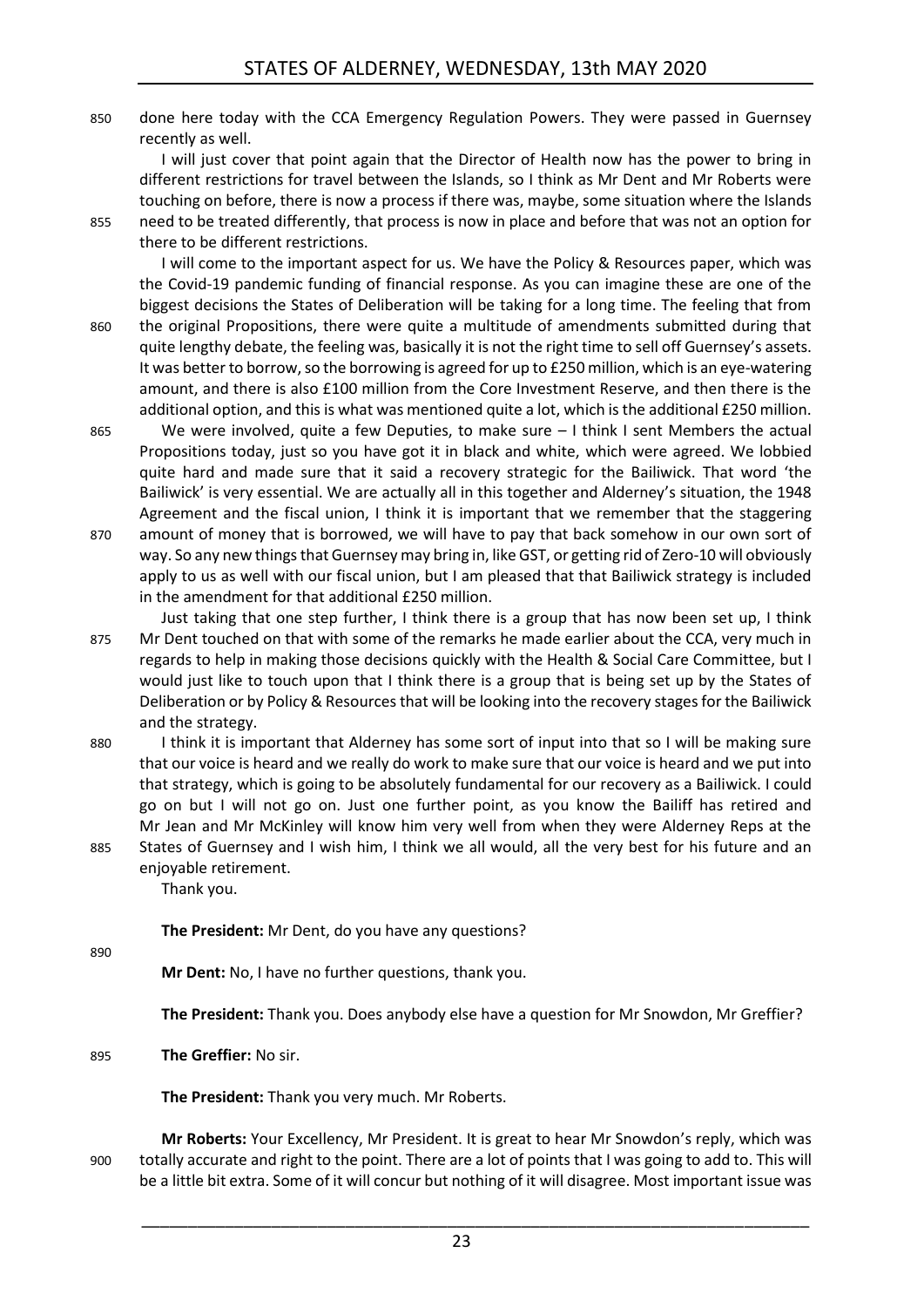the proposed half-billion pound borrow to see the Bailiwick through the C-19 outbreak. There were many concerns voiced within the Guernsey States, ranging from did we need that sum to how it would be returned and who would get a say in how that money was spent.

905 It seems it will be paid from General Revenue and shorter term. The possibility of selling utilities was also raised as an alternative, but not popular. The £140 million existing bond may not be used. A 15%-20% shrinkage was expected in the second quarter of 2020 in Guernsey's economy. GST was talked about but if that figure was 5%, it takes 3% needed to collect it. I am no economist, so I will not quote the innards of how the plan would pan out, but Alderney is included in all these 910 plans.

The first £250 million will be borrowed, with the next £250 million coming back to the States for approval; also on just how it will be allocated, forwarded by an amendment by Alderney, supported by Deputy Dudley-Owen, seconded by Deputy McSwiggan. This did not make us the most popular in some quarters; however it was the best option for Alderney, because it was

915 Bailiwick wide.

I quoted Lord Baron Keynes, Britain's greatest economist, in the States. He steered us out of Great Depression in the 1930's and was fundamental to the Marshall Plan after the Second World War. He believed in funding aggregate demand, which means total spending on the economy. Inadequate aggregate demand leads to high unemployment, resulting in depression and recession

920 and Lord Keynes led an economic revolution and resurgence that has influenced modern fiscal thinking and resulting in Marshall spending \$15 billion dollars on capital projects to rebuild Europe after the First World War.

My point was then put over that Alderney had suffered from under-investment over the years, resulting in severe downturn over the last few years and the only way to make Alderney pay its 925 way was to invest in large capital projects here, like the new types of cheaper aircraft, longer runway, refurbishment of the terminal and perhaps a ferry in the meantime to tide us over.

In Alderney we have a saying: never a lender or borrower be. Clearly times have changed. The Meeting was very challenging but many of them are and we do have many friends in the House, I want to really reiterate that and something that needs to continue for the future, because we 930 need those friends and they are good friends.

Earlier, I had voted against the spending of £12 million on the sea wall, which was won by just one vote, I might add. I had listened to the arguments and decided it was not needed and my conscience was that it was best to save that money from the joint taxpayers' purse. That is less than needed to pay for our own runway.

935 One complaint came in that it was a Guernsey matter, but my argument was that Deputies vote on Alderney matters all of the time. Any other matters were little concerning Alderney and apart from the issues that I have raised. But it was a challenging Meeting and we got through it. Thank you.

940 **The President:** Thank you, Mr Roberts. Mr Dent, do you have a question?

**Mr Dent:** No I do not. Thank you very much. Does any other Member, Mr Greffier, wish to ask a question?

945 **The Greffier:** Yes sir, Mr McKinley raised a question just before Mr Roberts spoke, so I am not entirely sure if it was for him or Mr Snowdon.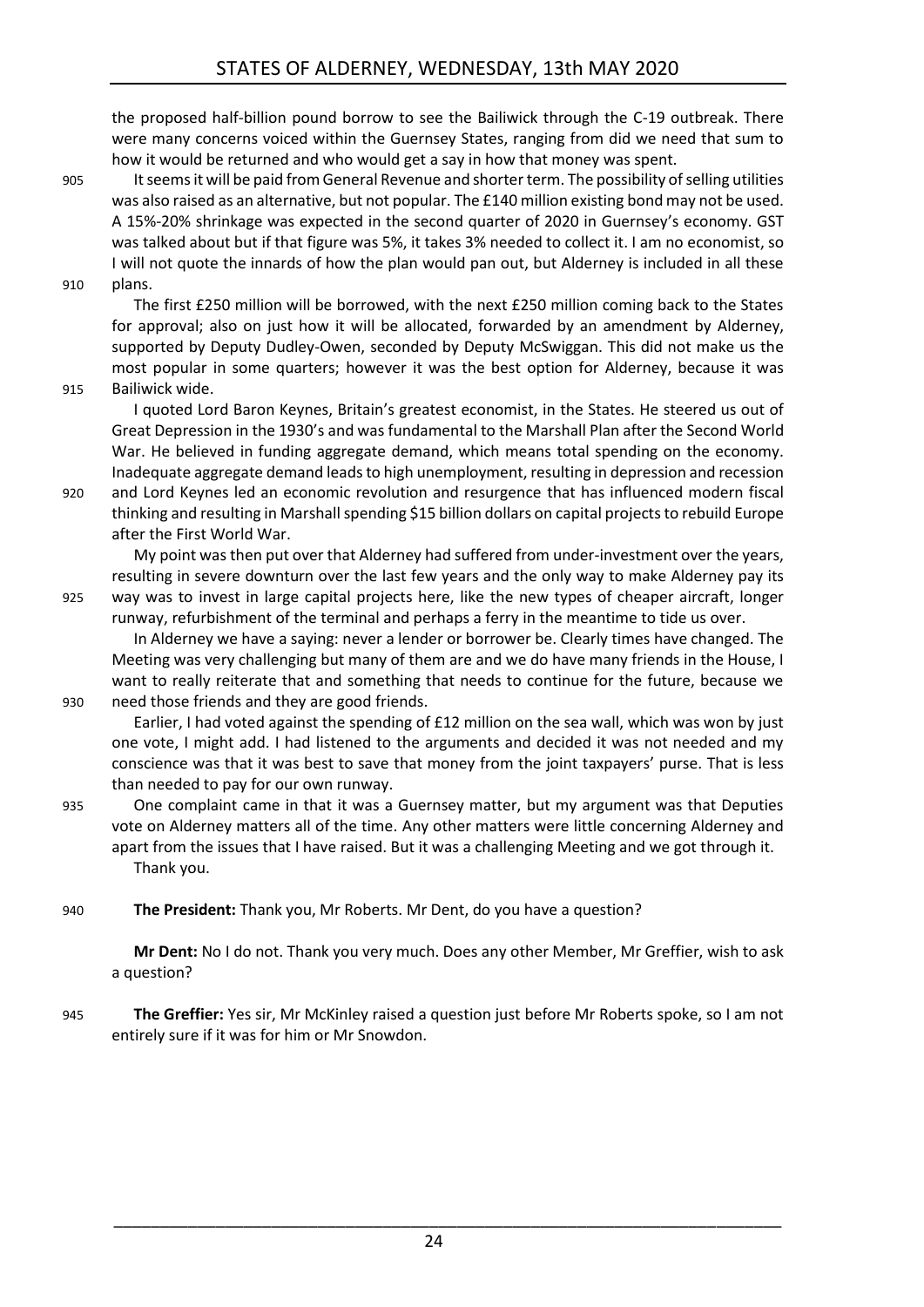**The President:** Mr McKinley, who is your question for?

**Mr McKinley:** The question was for Mr Snowdon as a result of … *[Inaudible]* It is fairly simple 950 really but having read the paperwork that Mr Snowdon circulated this morning, everything is down to Policy & Resources Committee, Policy & Resources Committee. That Committee does not have the greatest reputation within the States of Guernsey and I wonder, if you are all given another chance to talk about it – the whole thing affects everyone, every States' Member and Deputy – are you able to voice your concerns?

955

**Mr Snowdon:** Thank you. Can I answer that President?

**The President:** Yes I think you can in the circumstances, Mr Snowdon.

- 960 **Mr Snowdon:** Thank you and thank you, Mr McKinley, it is a very good point you are raising there and I thank you for raising it. Just to give you some reassurance. No, with the next £250 million, that has to go back with the recovery plan and my understanding is that goes back to the States' Assembly for maybe the reasons that you have said.
- It is a staggering amount and my understanding that the criteria set in the paper for that 965 amount, the next £250 million, would have to go back to the States of Assembly and with any recovery strategy for the Bailiwick, which I think is absolutely key for all the Islands as we deal with this crisis.

Thank you.

970 **The President:** Thank you very much, Mr Snowdon. No more questions on that Item, Mr Greffier?

**The Greffier:** No sir.

975 **The President:** Thank you very much indeed. Well, that concludes the questions.

#### **Education Report May 2020**

<span id="page-24-0"></span>**The President:** We now move to a Report, which has been submitted by Mr Gentle. It is an education update from Mr Gentle, which I have decided in these exceptional circumstances, and given the importance of the topic, that it would be appropriate for him to give the community 980 that update. So Mr Gentle, please.

**Mr Gentle:** Thank you, sir.

Your Excellency, Mr President, fellow colleagues, I thank you, sir, for your pragmatic interpretation of Rule 19, allowing me to make this brief Report and I assure you that this time I 985 speak there is nothing tenuous and I will get to the end!

Our current Year 11 students, and there are nine of them, were due to take their GCSE exams this month. The Office of Qualifications and Examinations Regulations (OFQUAL), who are the over-arching body responsible, have stated that the school will provide a grade for each GCSE student for each subject based on guidance from OFQUAL, which aims to grade as if each student 990 had sat their exams.

The guidance is aimed at judging the grade each student is most likely to have achieved and will be based on evidence held by the school and reviewed by subject teachers/heads of departments. OFQUAL have said that all judgements must be objective and based only on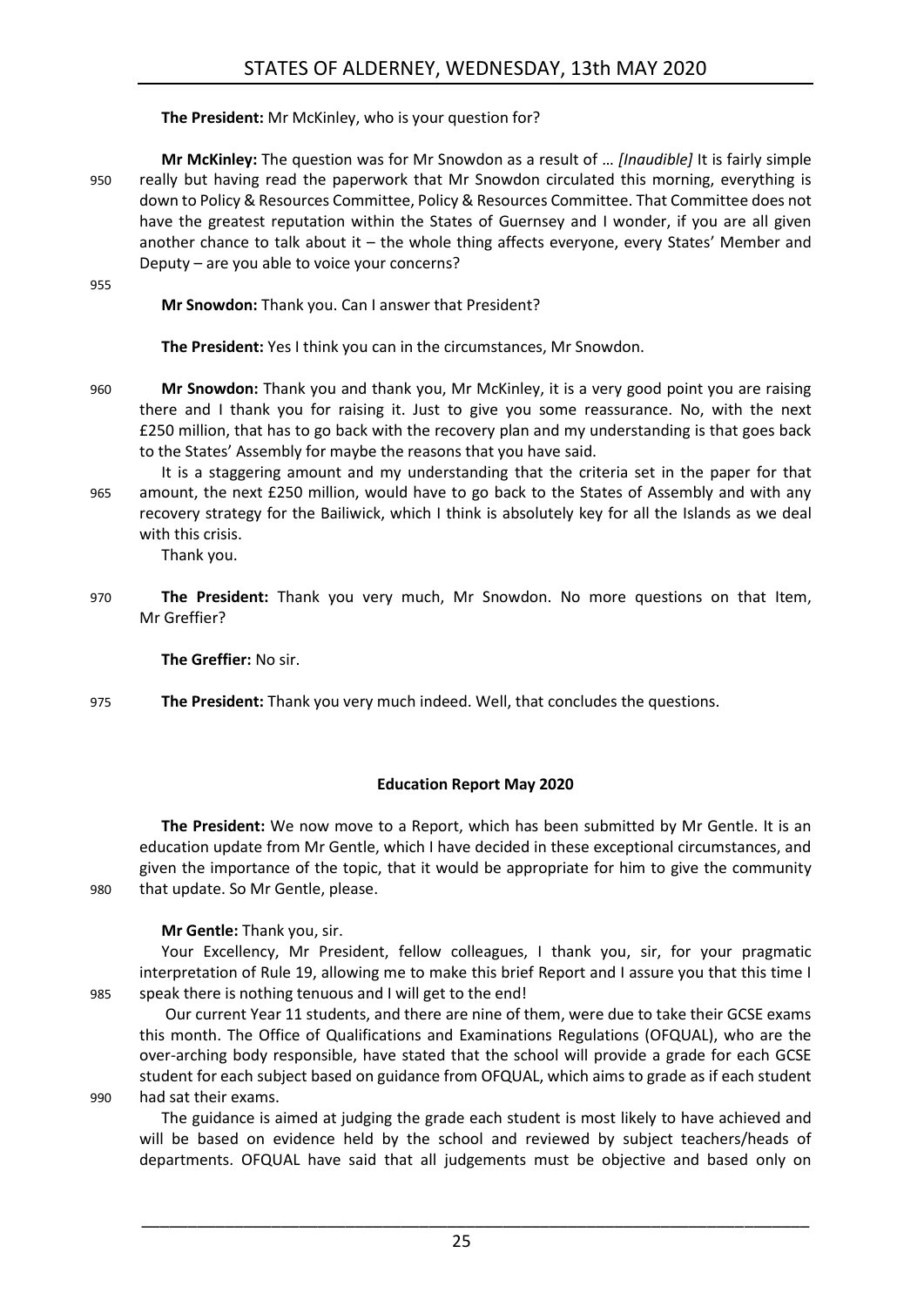evidence of student performance including classwork, bookwork, homework assessments and 995 mock exams.

This is obviously a less than ideal situation but there is now some clarity about the process that the students who were entered in to the exams are now going through. They have been assured by the Committee *for* Education, Sport & Culture that this will not result in them losing out. An appeal mechanism is being put in place to enable any student being given the opportunity to sit

- 1000 exams, if they are unhappy with the grading, at the earliest reasonable time in the new academic year – so September this year onwards. But I have no idea and am unable to expand on how this may impact on future plans for students wanting or expecting to go to the next stage of their academic career and finding that they do not have the requisite grades now.
- Year 11 pupils have also been provided with bridging units from both Guernsey Sixth Form 1005 Centre and the College of FE to help prepare them for post-16 study. They should and will not be disadvantaged in their future studies as a result of OFQUAL's decision to cancel the GCSE examinations.

Barbara Benfield started an initiative that involved school children writing letters for onward transmission to the more elderly residents in our community. It has been nothing short of a 1010 resounding success. I am not actually sure who is enjoying it more – the person receiving the letter, or the child receiving the reply. Well done.

The school have been working hard to provide the pupils with the best education experience possible while the school remains closed. Distance learning will never be a substitute for the classroom but the parents have been, and continue to be, engaging with their child's teachers 1015 remaining supportive of getting through any minor teething problems.

The challenge of rolling something out so new to the children at short notice was never going to be easy. Hard work by the teachers has put this in place and it appears to be working well for the majority of children and parents. The way that they have embraced these unprecedented enforced changes is to be applauded. With the date for reopening the school still an unknown the 1020 staff are ensuring that they are doing their utmost for their students.

- Home learning packs have been created and delivered to pupils from Reception class to Year 4 on a weekly basis. Parents send examples of work via email each week to class teachers who then feed back.
- Virtual Learning using J2E/Google Classroom is in place for pupils from Years 5 to Year 11. 1025 Teachers use a variety of platforms to provide either live or virtual learning activities and pupils submit work online for feedback.

Parents of all families are contacted each week via telephone or email by class teachers or form tutors to provide guidance and discuss any problems which may have arisen. Up to 20 pupils per day for families of key workers or those deemed vulnerable attend school and school staff are 1030 supporting this provision on a rota basis. Any changes to this above model will follow Public Health guidance and the guidance from Guernsey.

Thank you.

#### **The President:** Thank you, Mr Gentle.

- 1035 Now it is somewhat unusual to have a Report of this sort so I will just remind Members that after this Report, any Member may offer a personal opinion on the Report and may ask a question relating to the content of that Report. So, Mr Greffier, have you received any indications that any Member wishes to speak on this Item?
- 1040 **The Greffier:** Not at the moment sir, you may wish to give it a few moments, just in case anyone does indicate.

**The President:** I think we can allow that indulgence.

1045 **Mr Snowdon:** Yes sir, Mr Snowdon has indicated he would like to speak.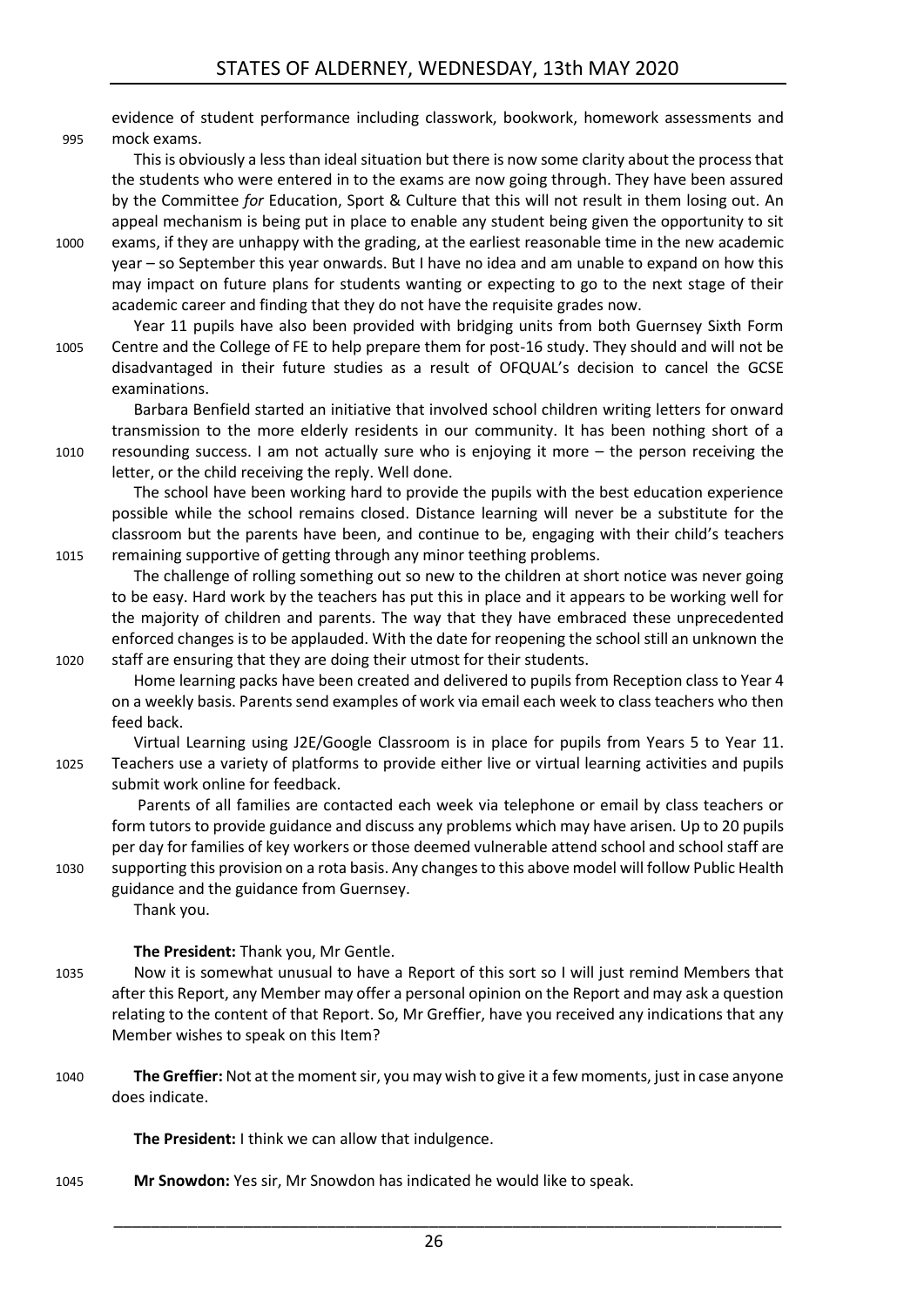#### **The President:** Mr Snowdon.

#### **Mr Snowdon:** Thank you, sir.

Just a personal comment and I think that is what you said we are allowed to do. I would just 1050 like to say thank you to all of the education staff during these challenging times and to Mr Gentle for highlighting that Report. I am not quite sure if Mr Gentle can answer this question but there may be some pressure from parents who are trying to get back to work as the relaxation takes place and I am just wondering what the situation was with children basically wanting to go back for, not childcare, but back into school so they can actually get back to work if they have to 1055 look after their children.

It is probably essential that both things line up with the relaxations that come out in different stages and the kids going back to school, because otherwise you might have parents that cannot go back to work because they have got to look after their children. I do not know if that is really a question for Mr Gentle but it is something I wish to highlight for Mr Gentle.

1060 Thank you.

**The President:** I think Mr Gentle, are you able to answer that question or would that be better directed to the head master of the school?

1065 **Mr Gentle:** I think if the question is when is the school going to be open, I am happy answer it.

**The President:** Yes, please do.

**Mr Gentle:** I believe that we as politicians should have no say in the possible fast track opening 1070 of the school. I am not even sure it is a decision that local education leaders should have too much of a say in, other than implementing the new guidance when it arrives and making suggestions on how it will work in our own particular school. On this occasion, we should certainly be following the guidance of the medical staff and the Committee *for* Health & Social Care in Guernsey.

For example, there are 24 children in Years 1 and 2. In order to practise social distancing, which 1075 is not the easiest of tasks with five-to-seven-year-olds, then without removing furniture the class size becomes as small as six. So we have to let the powers that be in Guernsey discuss between themselves as to how to implement any and all the rules and at that point then the school here would I imagine get involved, saying, 'We can have this many or that many in a class.'

Half-term is between Monday, 25th and Friday, 29th May. Deputy St Pier has said recently that 1080 schools will remain closed until the end of half-term. So children will be away from the school between Friday, 22nd and Monday, 1st June. I do not think we would be able to put a cogent case together quick enough, in less than a week, in order them to have them re-open instantly, before telling the parents, 'We are shut now.'

As the final note the parents are fully aware of the situation and are supportive of the measures 1085 in place at present. I hope that answers Mr Snowdon's question.

**The President:** Thank you Mr Gentle. Mr Greffier, any more late entrants?

**The Greffier:** Yes sir, Ms Burgess.

1090

**The President:** Ms Burgess please.

**Ms Burgess:** Thank you. Apologies, it is actually just to extend my thanks to Kevin for the Report and to those involved in meeting these new demands. It's been good to see the community and 1095 the school rising to the challenges.

**The President**: Thank you. Does that conclude the questions Mr Greffier?